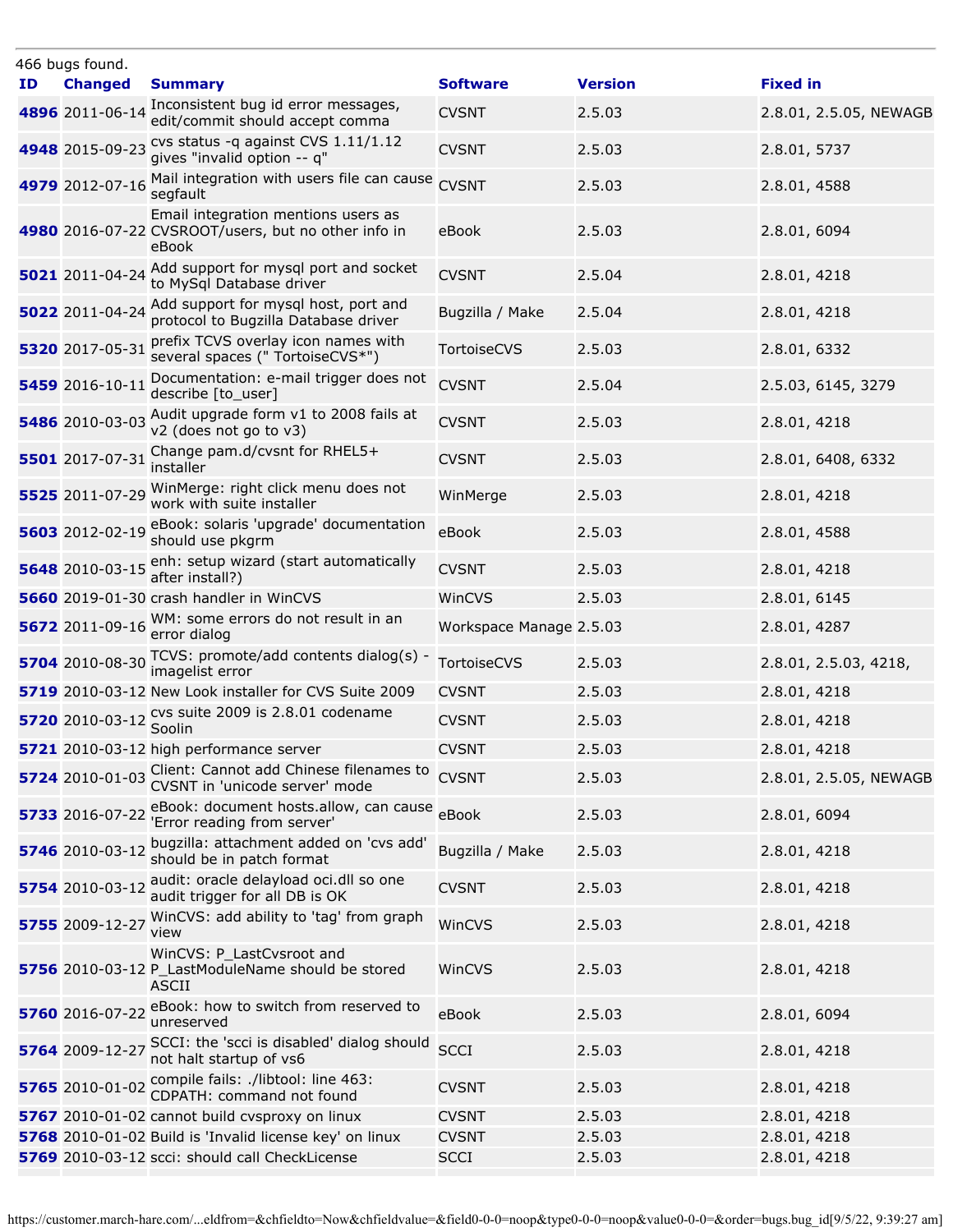| 5770 2010-03-12 | CVSPROXY should have resources (icon<br>etc) [Crash in smartloader]          | <b>CVSPROXY</b>         | 2.5.03 | 2.8.01, 4218           |
|-----------------|------------------------------------------------------------------------------|-------------------------|--------|------------------------|
|                 | 5772 2010-03-23 wincvs: no settings directory                                | WinCVS                  | 2.5.03 | 2.8.01, 4218           |
| 5774 2010-03-03 | GetGlobalValue can reduce performance<br>(eg: in findnode_fn) esp on unix    | <b>CVSNT</b>            | 2.5.03 | 2.8.01, 4218           |
| 5778 2010-02-11 | during registration program name sent<br>corrupt as OS name                  | <b>CVSNT</b>            | 2.5.05 | 2.8.01, 2.5.05, NEWAGB |
| 5788 2010-03-18 | cvsdiag: show protocol options, eg: sspi<br>is ntlm / kerberos enabled       | <b>CVSNT</b>            | 2.5.03 | 2.8.01, 4218           |
| 5791 2010-03-12 | client should advertise KERBEROS if<br>server is $> = 2.0.58$                | <b>CVSNT</b>            | 2.5.03 | 2.8.01, 4218           |
| 5792 2010-01-25 | register SPN should take into account<br>current user                        | <b>CVSNT</b>            | 2.5.03 | 2.8.01, 4218           |
| 5796 2010-03-24 | server/client: improve handing of<br>connection timeouts (also improve IPv6) | <b>CVSNT</b>            | 2.5.03 | 2.8.01, 4218           |
| 5797 2010-01-25 | lock service should follow 'do not<br>reverse dns' rules                     | <b>CVSNT</b>            | 2.5.03 | 2.8.01, 4218           |
| 5798 2015-03-18 | move mdns broadcasting from cvslockd<br>to cvsmanager                        | <b>CVSMANAGER</b>       | 2.5.03 | 2.8.01, 4218           |
| 5799 2010-01-25 | CVSNT: on windows reduce large blocks<br>below 100Mb to improve performance  | <b>CVSNT</b>            | 2.5.03 | 2.8.01, 4218           |
| 5800 2010-03-12 | track merge of 2.5.03.2506 (and later)<br>fixes into 2.8.01                  | <b>CVSNT</b>            | 2.5.03 | 2.8.01, 4218           |
| 5804 2011-04-29 | Ensure CVSNT Server only binds to a<br>particular NIC (or IP addresses)      | <b>CVSNT</b>            | 2.5.03 | 2.8.01, 4218           |
| 5811 2010-03-12 | when license will expire $<$ 7 days warn<br>using commit message             | <b>CVSNT</b>            | 2.8.01 | 2.8.01, 4218           |
| 5813 2010-02-07 | backport 2.5.05 acl debugging and<br>memory optimisation                     | <b>CVSNT</b>            | 2.8.01 | 2.8.01, 4218           |
| 5814 2010-03-16 | "[update aborted]: writing %s: Invalid<br>argument" with large file          | <b>CVSNT</b>            | 2.5.03 | 2.8.01, 2.5.03, 4218,  |
| 5815 2010-02-26 | permissions error due to directory tag<br>not passed to recursion            | <b>CVSNT</b>            | 2.8.01 | 2.8.01, 4218           |
|                 | 5816 2010-02-10 Unknown command: `Files\CVS'                                 | <b>CVSPROXY</b>         | 2.8.01 | 2.8.01, 4218           |
| 5819 2011-06-09 | win/server: Provide more information<br>when file operations fail            | <b>CVSNT</b>            | 2.8.01 | 2.8.01, 4218           |
| 5820 2010-02-17 | cvsnt audit: sql server (win): crash<br>when file/path $<$ 25 chars          | <b>CVSNT</b>            | 2.5.03 | 2.8.01, 4218           |
|                 | 5823 2010-03-12 extnt.ini is not installed                                   | <b>CVSNT</b>            | 2.8.01 | 2.8.01, 4218           |
| 5826 2010-02-22 | control panel fork has wrong formatted<br>name                               | <b>CVSNT</b>            | 2.8.01 | 2.8.01, 4218           |
| 5827 2010-03-16 | cvsnt server control panel crash when<br>go to sspi settings                 | <b>CVSNT</b>            | 2.8.01 | 2.8.01, 2.5.03, 4218,  |
|                 | 5830 2010-05-05 crash in bug trigger                                         | Bugzilla / Make         | 2.8.01 | 2.8.01, 2.5.03, 4218,  |
| 5831 2010-02-22 | WM: cannot checkout if specify domain<br>name                                | Workspace Manage 2.8.01 |        | 2.8.01, 4218           |
| 5832 2010-05-05 | attachment not added on 'add' from<br>eclipse / bugzilla 3.4.5               | Bugzilla / Make         | 2.8.01 | 2.8.01, 2.5.03, 4218,  |
| 5835 2010-02-25 | uninitialised vars/small memory leak in<br>perms (CVSROOT/admin)             | <b>CVSNT</b>            | 2.5.03 | 2.8.01, 4218           |
| 5836 2010-12-08 | 'cvs checkout -d' and 'cvs co -p' fails in<br>sandbox                        | <b>CVSNT</b>            | 2.5.05 | 2.8.01, 2.5.05, NEWAGB |
| 5838 2010-03-01 | bug number from message with >1 file<br>sends many bugs to trigger           | <b>CVSNT</b>            | 2.5.03 | 2.8.01, 4218           |
| 5839 2010-03-01 | Move start menu TCVS, WinCVS and<br>WinMerge to 'expert tools'               | <b>CVSNT</b>            | 2.5.03 | 2.8.01, 4218           |
|                 | 5841 2010-03-02 audit fixes for CVS Suite 2009                               | <b>CVSNT</b>            | 2.8.01 | 2.8.01, 4218           |
| 5842 2010-03-04 | promote and edit gives 'couldn't chdir<br>to' message                        | <b>CVSNT</b>            | 2.8.01 | 2.8.01, 4218           |
| 5844 2010-03-03 | WM: crash when using logwindow, then<br>close logwindow                      | Workspace Manage 2.8.01 |        | 2.8.01, 4218           |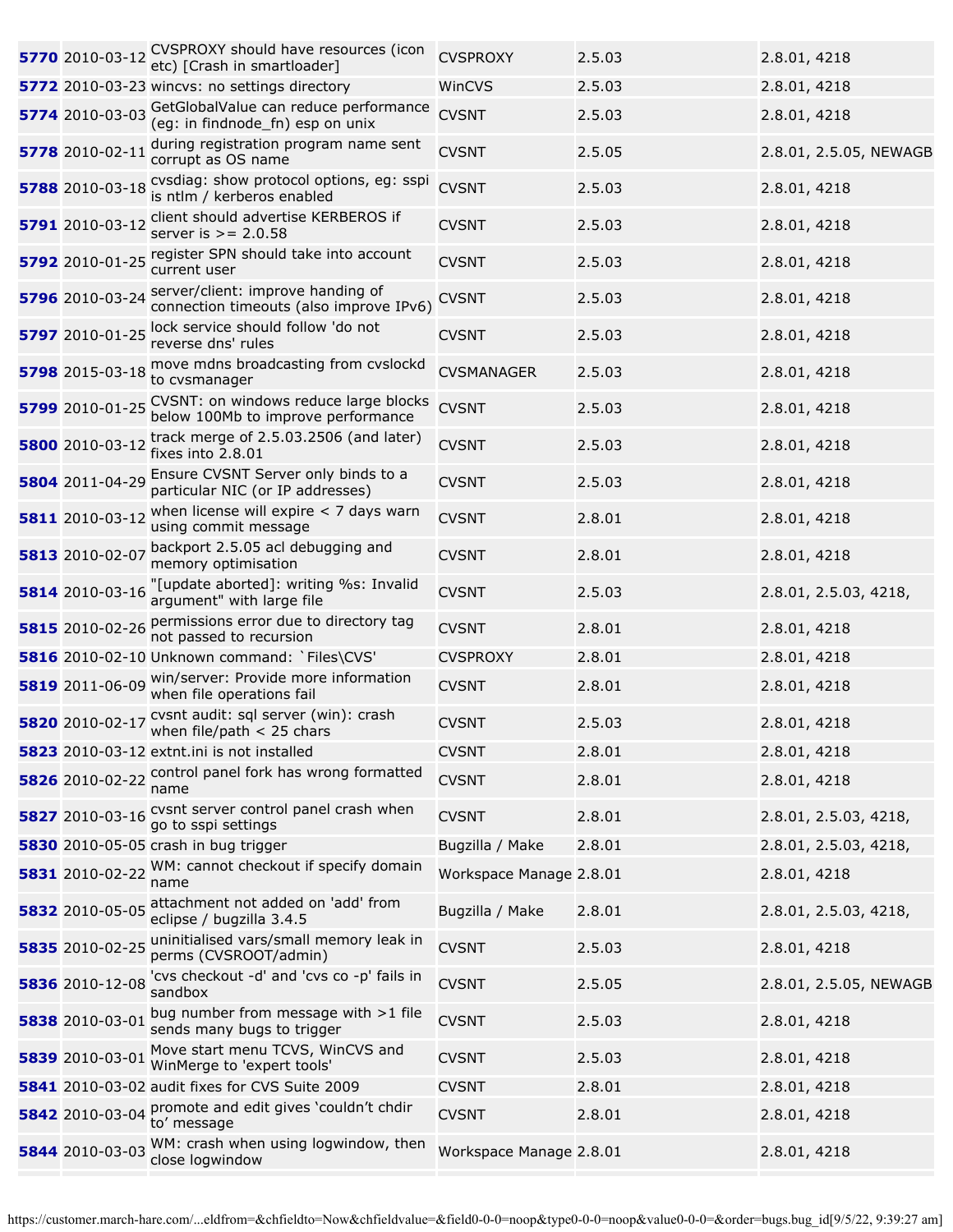|                 | 5847 2010-03-05 WM: default should include view of files,<br>revisions and branches                                | Workspace Manage 2.8.01 |                       | 2.8.01, 4218          |
|-----------------|--------------------------------------------------------------------------------------------------------------------|-------------------------|-----------------------|-----------------------|
| 5848 2010-03-12 | client cannot generate server tracing<br>with -ttt                                                                 | <b>CVSNT</b>            | 2.8.01                | 2.8.01, 4218          |
| 5850 2010-03-12 | enh: improve audit test connection<br>information                                                                  | <b>CVSNT</b>            | 2.5.03                | 2.8.01, 4218          |
|                 | 5854 2010-03-15 relmgr/scci/wizard Browser Dialog does<br>not work with 'automatic'                                | <b>CVSNT</b>            | 2.5.03                | 2.8.01, 4218          |
|                 | 5855 2010-03-15 Memory Heap corruption in CServerInfo                                                              | <b>CVSNT</b>            | 2.5.03                | 2.8.01, 4218          |
|                 | 5861 2010-03-19 do not use user temp paths                                                                         | <b>CVSNT</b>            | 2.5.03                | 2.8.01, 4218          |
| 5864 2010-03-30 | Wincvs: cannot load python31.dll - no<br>explanatory message                                                       | WinCVS                  | 2.5.03                | 2.8.01, 4218          |
| 5866 2012-09-21 | Win: server installer should create<br>firewall exceptions (VSITA/2008 only)                                       | <b>CVSNT</b>            | 2.8.01                | 2.8.01, 4218          |
| 5867 2010-03-31 | wincvs: preferences - unsupported<br>operation                                                                     | WinCVS                  | 2.5.03                | 2.8.01, 4218          |
| 5870 2010-04-01 | enh: client: clienttracefile setting - to<br>work just like servertracefile                                        | <b>CVSNT</b>            | 2.5.03                | 2.8.01, 4218          |
|                 | 5871 2010-04-15 security note (CVE-2010-1326)                                                                      | <b>CVSNT</b>            | 2.0.58a (unsupported) | 2.8.01, 2.5.03, 4218, |
| 5873 2010-04-14 | Wizard: Did not successfully checkout<br><b>CVSROOT</b>                                                            | Wizard and Wizcf        | 2.5.03                | 2.8.01, 4218          |
| 5874 2010-04-14 | Invalid license when install trial as non-<br>Admin user on Vista                                                  | <b>Installer MSI</b>    | 2.8.01                | 2.8.01, 4218          |
| 5875 2010-04-14 | Control Panel: CVSMANAGER Server<br>entries cannot be opened                                                       | <b>Installer MSI</b>    | 2.8.01                | 2.8.01, 4218          |
| 5876 2010-04-14 | control panel should handle<br>CPL_STARTWPARMS message                                                             | <b>CVSNT</b>            | 2.8.01                | 2.8.01, 4218          |
| 5877 2010-04-14 | win: sserver key is not generated if<br>installed as non-Admin user                                                | <b>Installer MSI</b>    | 2.8.01                | 2.8.01, 4218          |
| 5880 2010-04-29 | if oci.dll fails to load - no error message<br>in logfile                                                          | <b>CVSNT</b>            | 2.5.03                | 2.8.01, 4218          |
| 5881 2010-06-09 | audit test connection - does not give<br>helpful errors for oracle                                                 | <b>CVSNT</b>            | 2.5.03                | 2.8.01, 4218          |
| 5882 2010-04-23 | windows: supply cvsapi for oracle 8 and<br>cvsapi for oracle 10                                                    | <b>CVSNT</b>            | 2.5.03                | 2.8.01, 4218          |
| 5883 2010-04-30 | CSqlConnection should have API for<br>compiled db version                                                          | <b>CVSNT</b>            | 2.5.03                | 2.8.01, 4218          |
|                 | 5885 2010-04-29 commit existing file - listed as added                                                             | <b>CVSNT</b>            | 2.8.01                | 2.8.01, 4218          |
|                 | 5886 2010-04-23 bugzilla integration crash if no<br>CVSROOT/users file                                             | <b>CVSNT</b>            | 2.8.01                | 2.8.01, 4218          |
| 5887 2010-04-23 | crash dump handler crashes on windows<br>2008 sp2 x86                                                              | <b>CVSNT</b>            | 2.8.01                | 2.8.01, 4218          |
| 5889 2010-04-30 | Invalid license error after install of trial -<br>should include more diagnostics                                  | <b>CVSNT</b>            | 2.8.01                | 2.8.01, 4218          |
| 5891 2010-04-29 | Win/Server: Crash in<br>serve expand modules                                                                       | <b>CVSNT</b>            | 2.5.03                | 2.8.01, 2.5.03, 4218, |
|                 | 5892 2010-05-19 add cvsapi to get processid from child                                                             | <b>CVSNT</b>            | 2.5.03                | 2.8.01, 2.5.03, 4218, |
|                 | 5893 2010-04-30 include sqlite3.dll in suite 2009 installer                                                        | <b>CVSNT</b>            | 2.8.01                | 2.8.01, 4218          |
|                 | Win/Server Control Panel:<br>5894 2010-04-29 ServerTraceFile should log control panel CVSNT<br>activity            |                         | 2.8.01                | 2.8.01, 4218          |
| 5899 2010-05-03 | Trend Micro virus scanner names should<br>be detected by cvsdiag                                                   | <b>CVSNT</b>            | 2.5.03                | 2.8.01, 4218          |
| 5900 2011-03-07 | unable to rename file  to  for 10<br>seconds, giving up                                                            | <b>CVSNT</b>            | 2.5.03                | 2.8.01, 4218          |
|                 | MSI: An error ocurred while applying<br>5903 2010-05-06 security settings . Users is not a valid<br>user or group. | <b>Installer MSI</b>    | 2.8.01                | 2.8.01, 4218          |
| 5904 2010-05-06 | cvsnt does not parse any ACL without<br>an explicit username                                                       | <b>CVSNT</b>            | 2.5.03                | 2.8.01, 2.5.03, 4218, |
|                 | 5905 2010-05-06 Cvsdiag: show repository: read-                                                                    | <b>CVSNT</b>            | 2.8.01                | 2.8.01, 4218          |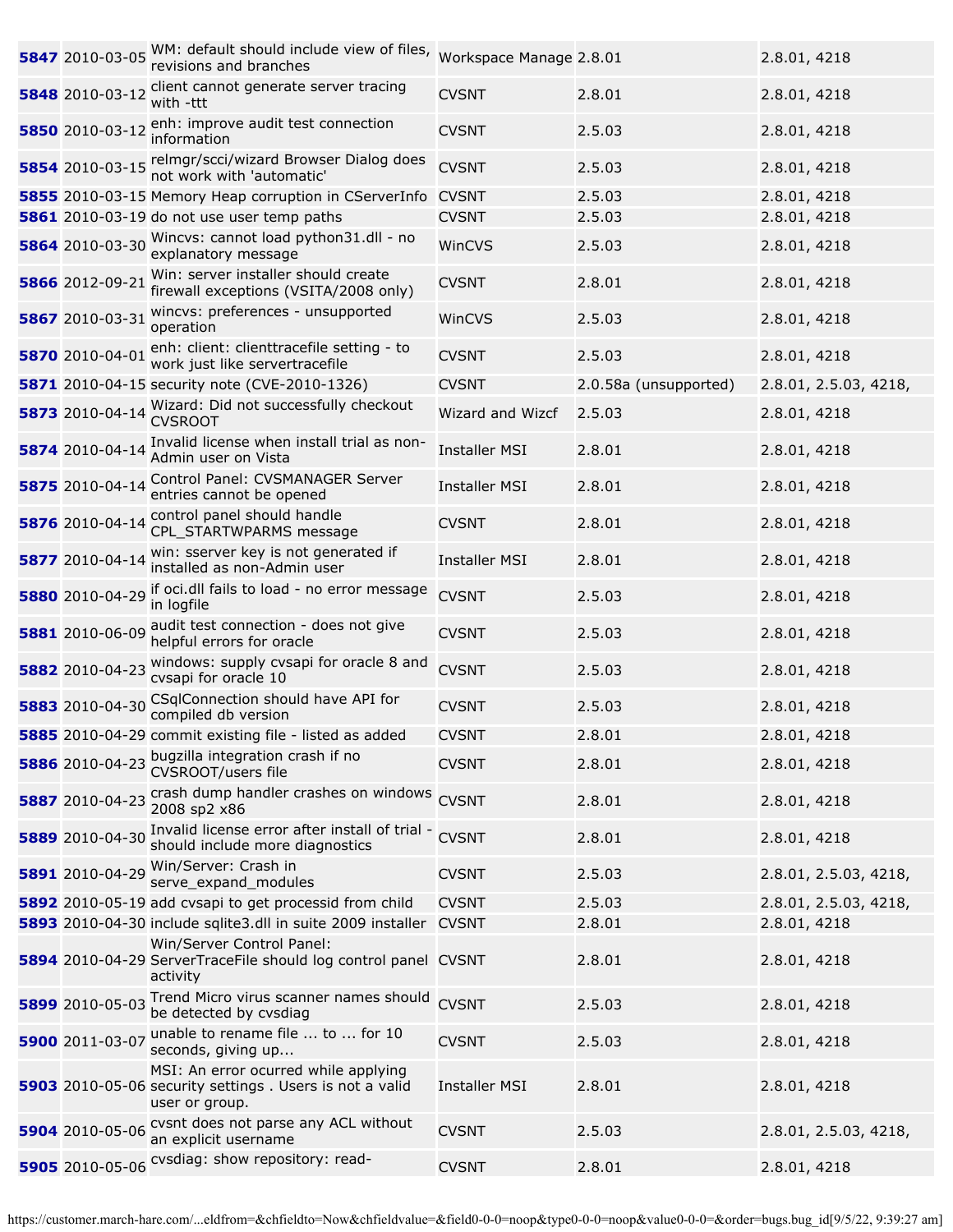|                 | only/publish status                                                                                       |                         |        |                       |
|-----------------|-----------------------------------------------------------------------------------------------------------|-------------------------|--------|-----------------------|
|                 | cvsdiag: repository: read<br>5906 2020-05-18 CVSROOT/config file and show<br>AclMode/SystemAuth           | <b>CVSNT</b>            | 2.8.01 | 2.8.01, 4218          |
| 5908 2010-05-05 | Win: Improve performance by loading<br>'valid groups' on demand                                           | <b>CVSNT</b>            | 2.8.01 | 2.8.01, 4218          |
| 5909 2010-05-06 | WM: takes a long time to start - provide<br>more feedback                                                 | Workspace Manage 2.8.01 |        | 2.8.01, 4218          |
| 5910 2010-05-06 | WM: reports 'Server does not support<br>permissions' when it does                                         | Workspace Manage 2.8.01 |        | 2.8.01, 4218          |
| 5911 2010-05-06 | enh: Win: Server: Control Panel: add<br>option to restrict clients to 2.8.0x                              | <b>CVSNT</b>            | 2.8.01 | 2.8.01, 4218          |
| 5913 2010-05-10 | SCCI: message reports that Suite 2009<br>server is unsupported                                            | <b>SCCI</b>             | 2.8.01 | 2.8.01, 4218          |
|                 | 5914 2010-05-10 Allow %p in CVS_CLIENT_LOG filename                                                       | <b>CVSNT</b>            | 2.8.01 | 2.8.01, 4218          |
|                 | TCVS: explorer crash in TrtseShl.dll:<br>5916 2010-05-07 g_Locale->GetString("Non-CVS<br>Folder");        | TortoiseCVS             | 2.8.01 | 2.8.01, 4218          |
|                 | 5918 2010-05-25 server: RCS deadlock fails - 'cannot<br>rename file'                                      | <b>CVSNT</b>            | 2.5.03 | 2.8.01, 2.5.03, 4218, |
| 5919 2010-05-14 | Pool size - setting below 10 should issue<br>warning / list in cvsdiag                                    | <b>CVSNT</b>            | 2.8.01 | 2.8.01, 4218          |
| 5921 2010-05-16 | trace should show client version number<br>at same point as windows version                               | <b>CVSNT</b>            | 2.5.03 | 2.8.01, 4218          |
| 5922 2010-05-16 | client should show windows username in CVSNT<br>trace at same point as windows ver                        |                         | 2.5.03 | 2.8.01, 4218          |
|                 | If client initial connection fails, try<br>5923 2015-09-04 again. Gracefully close Win client<br>sockets. | <b>CVSNT</b>            | 2.5.03 | 2.8.01, 4218          |
|                 | 5924 2010-05-17 wm: load log/logfile settings from<br>registry and ClientLogFile                          | Workspace Manage 2.5.03 |        | 2.8.01, 4218          |
| 5925 2010-05-14 | license updater to 'extend' licenses for<br>people evaluating CVS Suite                                   | Wizard and Wizcf 2.8.01 |        | 2.8.01, 4218          |
| 5926 2010-05-16 | WM: eval dialog should dismiss after 6<br>seconds                                                         | Workspace Manage 2.8.01 |        | 2.8.01, 4218          |
| 5927 2011-02-16 | compile the cvsapi with support for<br>windows 2000                                                       | <b>CVSNT</b>            | 2.8.01 | 2.8.01, 4218          |
| 5928 2010-05-19 | SCCI: suite 2009 should use cvsnt.exe<br>not cvs.exe                                                      | <b>SCCI</b>             | 2.8.01 | 2.8.01, 4218          |
|                 | 5929 2012-05-15 mkdir errors on windows and windows 7 CVSNT                                               |                         | 2.8.01 | 2.8.02, 2.8.01, 4218  |
| 5932 2012-02-19 | users file needs to be added to<br>checkoutlist                                                           | eBook                   | 2.5.03 | 2.8.01, 4588          |
| 5936 2010-12-10 | issue warning: support for 2.0.x client is<br>deprecated (for 2.0.41 or earlier)                          | <b>CVSNT</b>            | 2.8.01 | 2.8.01, 4218          |
| 5937 2011-07-29 | issue warning: please upgrade your<br>client (for 2.5.03.2382 or earlier)                                 | <b>CVSNT</b>            | 2.8.01 | 2.8.01, 4218          |
| 5939 2010-05-25 | crash in 'cvs add' with client tracing<br>enabled                                                         | <b>CVSNT</b>            | 2.8.01 | 2.8.01, 4218          |
| 5942 2011-09-01 | WM: Better description of browse errors<br>$(fix \_@@_)$                                                  | Workspace Manage 2.8.01 |        | 2.8.01, 4269          |
| 5943 2010-06-02 | warn if disable enum protocol or change<br>server port                                                    | <b>CVSNT</b>            | 2.8.01 | 2.8.01, 4218          |
| 5944 2010-06-02 | WM: use server port number when<br>enumerating                                                            | Workspace Manage 2.5.03 |        | 2.8.01, 4218          |
| 5945 2010-06-02 | info remote enumerate should allow<br>port, eg: cvs info -r host:port                                     | <b>CVSNT</b>            | 2.5.03 | 2.8.01, 4218          |
|                 | 5946 2010-06-06 cvs editors -v does not list bugid's                                                      | <b>CVSNT</b>            | 2.5.03 | 2.8.01, 4218          |
| 5949 2010-06-06 | Couldn't copy file xxx. vcproj to<br>CVS/Base/xxx.vcproj                                                  | <b>CVSNT</b>            | 2.8.02 | 2.8.01, 4218          |
| 5950 2010-06-06 | cvsnt [server aborted]: setgid failed:<br>Operation not permitted                                         | <b>CVSNT</b>            | 2.8.01 | 2.8.01, 4218          |
|                 |                                                                                                           |                         |        |                       |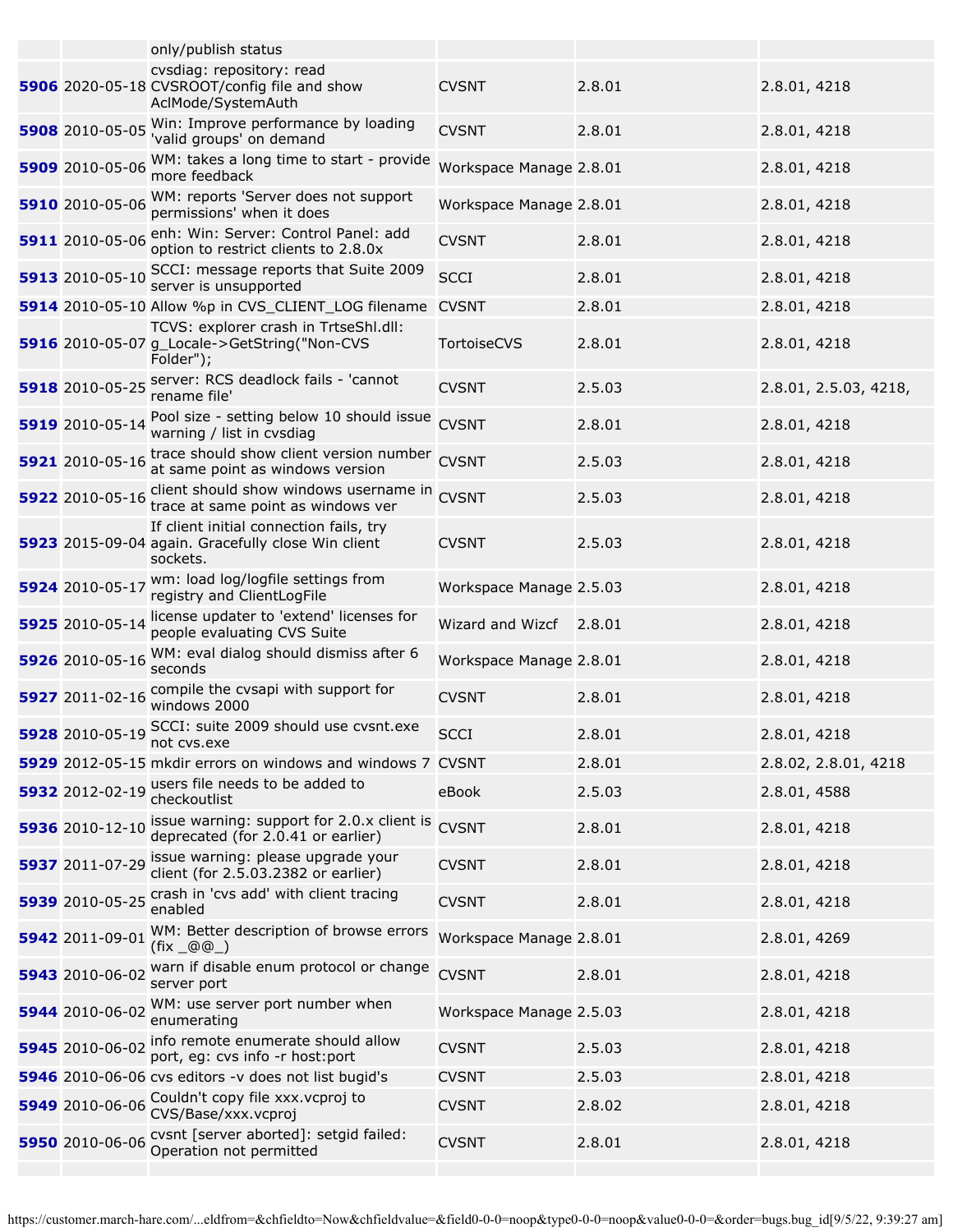| 5959 2010-06-17 | Win/Server Service: ServerTraceFile<br>should log service activity                                                   | <b>CVSMANAGER</b>      | 2.8.01           | 2.8.01, 4218                           |
|-----------------|----------------------------------------------------------------------------------------------------------------------|------------------------|------------------|----------------------------------------|
|                 | 5963 2010-06-29 WinMerge: crash on preferences                                                                       | WinMerge               | 2.5.03           | 2.8.01, 4218                           |
| 5964 2010-07-01 | shortcut to simcvs.cpl should call<br>rundll32                                                                       | <b>CVSNT</b>           | 2.8.01           | 2.8.01, 4218                           |
| 5965 2010-07-17 | scci: switch off flight mode, remains in<br>flight mode until vs restart                                             | <b>SCCI</b>            | 2.5.03           | 2.8.01, 4218                           |
|                 | 5967 2010-07-15 scci: can attempt to rls when that option<br>is not available                                        | <b>SCCI</b>            | 2.5.03           | 2.8.01, 4218                           |
| 5968 2010-07-17 | scci: status commands may give<br>incorrect result                                                                   | <b>SCCI</b>            | 2.5.03           | 2.8.01, 4218                           |
|                 | 5970 2010-08-26 cvsdiag: Generic.Malware.P!g.08347FCA CVSNT                                                          |                        | 2.5.03           | 2.8.01, 4218                           |
|                 | extension: automatic checkout<br>5973 2010-08-11 (shadow): will not run if command not CVSNT<br>set.                 |                        | 2.5.03           | 2.8.01, 4218                           |
|                 | 5980 2011-07-25 CVS [update aborted]: reading from<br>server after 'waiting'                                         | <b>CVSMANAGER</b>      | 2.8.01           | 2.8.01, 4218                           |
| 5981 2010-08-26 | Hardcoded expiry date should affect<br>'days remaining'                                                              | <b>CVSNT</b>           | 2.8.01           | 2.8.01, 4218                           |
| 5982 2010-08-26 | crash: in commit on server<br>(do_bug_msg)                                                                           | <b>CVSNT</b>           | 2.8.01           | 2.8.01, 4218                           |
| 5983 2010-08-30 | W7: TortoiseCVS/Add Contents missing<br>"Format" menu entries                                                        | TortoiseCVS            | unspecified      | 2.8.01, 4218                           |
| 5984 2010-08-30 | TCVS: can't start because MSVCP71.dll<br>is missing                                                                  | TortoiseCVS            | 2.8.01           | 2.8.01, 4218                           |
| 5985 2010-09-03 | rhel: /etc/init.d/cvsmanager stop does<br>not 'killall'                                                              | <b>CVSNT</b>           | 2.8.01           | 2.8.01, 4218                           |
| 5986 2010-09-28 | client: extnt 2009 does not work with<br>Suite 2008 or 2009 server                                                   | <b>CVSNT</b>           | 2.8.01           | 2.8.01, 4218                           |
| 5989 2010-09-08 | Server Pool size reset to 10 after<br>upgrade of Suite 2009                                                          | <b>CVSNT</b>           | 2.8.01           | 2.8.01, 4218                           |
| 5992 2010-09-06 | Diagnostic messages appear when using<br>sserver (Format=)                                                           | <b>CVSNT</b>           | 2.8.01           | 2.8.01, 4218                           |
|                 | 5993 2014-02-28 Cysdiag should list enabled protocols<br>(along with installed)                                      | <b>CVSNT</b>           | 2.8.01           | 2.8.01, 4218                           |
|                 | 5994 2010-09-07 crash if no triggers directory                                                                       | <b>CVSNT</b>           | 2.8.01           | 2.8.01, 4218                           |
|                 | 5995 2010-09-09 Win 7/Vista: Control Panel or CVSDIAG<br>may use VirtualStore                                        | <b>CVSNT</b>           | 2.8.01           | 2.8.01, 4218                           |
|                 | 5997 2010-12-09 windows cvsnt server - register correct<br>port number/detect bad no.                                | <b>CVSNT</b>           | 2.8.01           | NEWAGB3, 2.8.01, 2.5.0                 |
|                 | 6001 2015-03-19 docx, pptx, xlsx should default to binary CVSNT<br>6007 2012-05-18 WinCVS Admin>Command line crashes |                        | unspecified      | 2.8.01, 4218                           |
|                 |                                                                                                                      | WinCVS<br><b>CVSNT</b> | 2.5.03<br>2.5.03 | 2.8.01, 4588<br>NEWAGB3, 2.8.02, 2.8.0 |
|                 | 6017 2011-02-24 compatibility option: ignore properties<br>6021 2011-02-22 client: commit named file in child        |                        |                  |                                        |
|                 | directory causes invalid entries<br>6025 2010-11-26 RCS incorrectly assume key values do                             | TortoiseCVS            | 2.8.01           | 2.8.01, 4218                           |
|                 | not contain semi-colon<br>cvs update -e gives [update aborted]:                                                      | <b>CVSNT</b>           | 2.5.03           | NEWAGB3, 2.8.02, 2.8.0                 |
| 6031 2010-12-07 | cannot open CVS/Base/ for writing<br>trial installer hangs if previous trial                                         | <b>CVSNT</b>           | 2.8.01           | NEWAGB3, 2.8.02, 2.8.0                 |
| 6032 2010-12-10 | expired - z order of dialogs<br>server: SystemAuth=no, cvs [login                                                    | <b>Installer MSI</b>   | 2.8.01           | 2.8.01, 4218                           |
| 6037 2010-12-13 | aborted]: user: no such user                                                                                         | <b>CVSNT</b>           | 2.8.01           | 2.8.01, 4218                           |
| 6038 2011-03-04 | server: windows 2008 r2 x64, Switch to<br>user failed                                                                | <b>CVSNT</b>           | 2.8.01           | 2.8.01, 4218                           |
| 6039 2010-12-14 | tcvs: registry options needed for where<br>to find cvs.exe                                                           | TortoiseCVS            | 2.8.01           | 2.8.01, 4218                           |
| 6040 2010-12-14 | improve support for x64 compiles with<br>vc71/vs2003 and setuid                                                      | <b>CVSNT</b>           | 2.8.01           | 2.8.01, 4218                           |
| 6042 2017-10-25 | server: Isa helper cannot be found on<br>windows server 2008 r2 x64                                                  | <b>CVSNT</b>           | 2.8.01           | 2.8.01, 5590                           |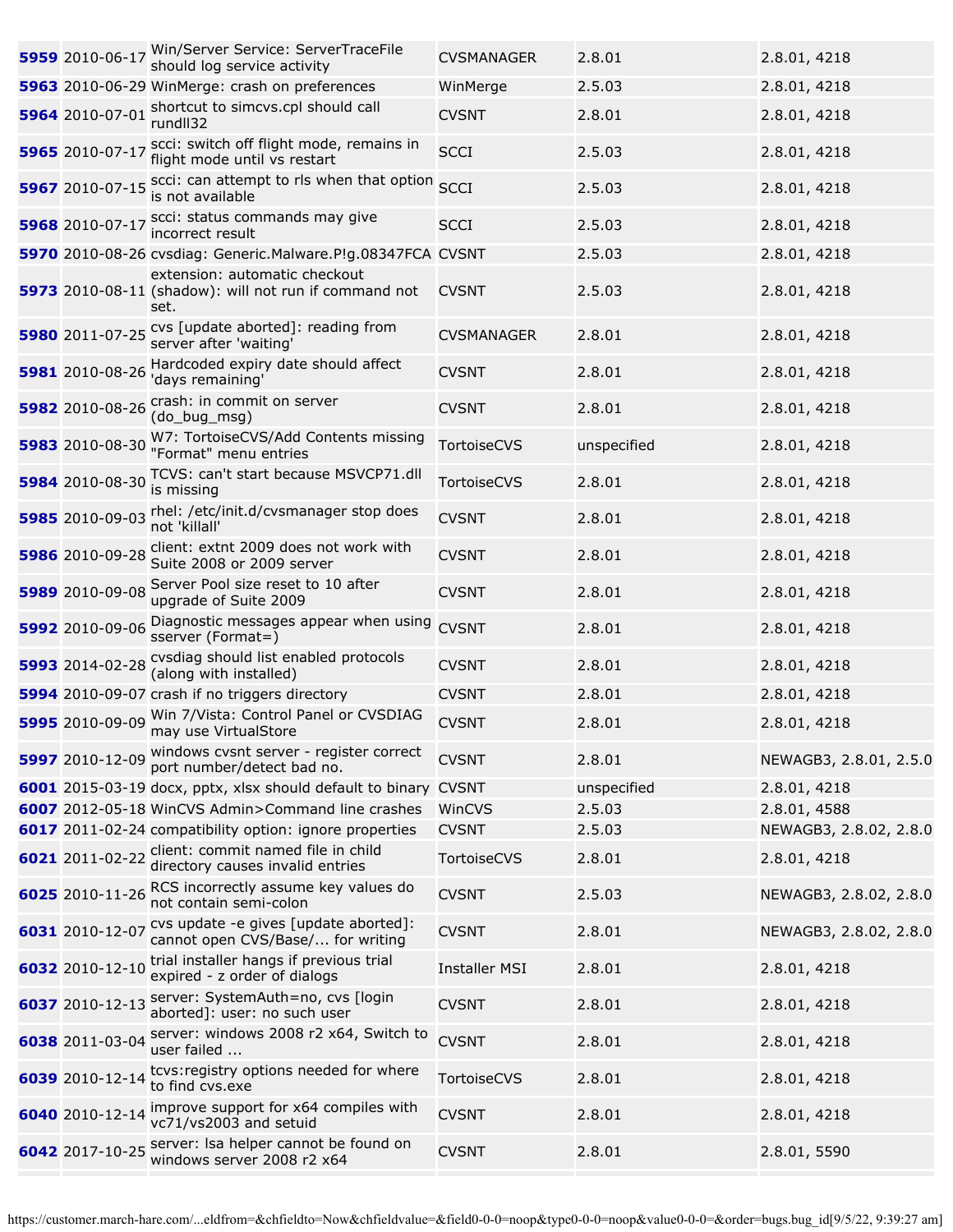| 6044 2011-02-16 | win 2000: GetProcessID cannot be<br>located in KERNEL32.DLL             | Workspace Manage 2.5.03 |                                        | NEWAGB3, 2.8.01, 2.5.0 |
|-----------------|-------------------------------------------------------------------------|-------------------------|----------------------------------------|------------------------|
| 6050 2011-01-29 | eBook: write a very simple introduction<br>to Suite                     | eBook                   | 2.8.01                                 | 2.8.01, 4218           |
| 6061 2017-03-24 | client: some pc's are "slow when using<br>signed .exe's"                | <b>CVSNT</b>            | 2.5.03                                 | 2.8.01, 4218           |
| 6062 2012-06-11 | TCVS: spawned cvs.exe slow to 'start'<br>from 'checkout' dialog         | TortoiseCVS             | 2.5.03                                 | 2.8.01, 4218           |
| 6063 2011-04-16 | TCVS: cvs.exe finished but TCVS<br>progress dialog 'hangs'              | <b>CVSNT</b>            | 2.5.03                                 | 2.8.01, 4218           |
| 6073 2012-07-19 | WinMerge ShellExtensionU.dll - require<br>64 bit solution               | WinMerge                | 2.5.03                                 | NEWAGB8, 2.8.02, 2.8.0 |
| 6074 2011-02-16 | <b>CVSDIAG</b> should detect<br>Manufacturer/Product name               | <b>CVSNT</b>            | 2.8.01                                 | 2.8.01, 4218           |
|                 | 6077 2011-02-18 enh: client: reduce I/O on 'cvs version'                | <b>CVSNT</b>            | 2.8.01                                 | 2.8.01, 4218           |
| 6080 2011-02-22 | TCVS Checkout Module dialog tab order<br>wrong                          | TortoiseCVS             | 2.8.01                                 | 2.8.01, 4218           |
| 6081 2011-02-22 | Clear cache doesn't clear server<br>versions                            | TortoiseCVS             | 2.8.01                                 | 2.8.01, 4218           |
| 6082 2011-02-22 | New repo, TCVS reports module list not<br>available                     | TortoiseCVS             | 2.8.01                                 | 2.8.01, 4218           |
| 6083 2011-02-22 | client: if server requests authentication<br>client encrypts always     | <b>CVSNT</b>            | 2.8.01                                 | 2.8.01, 4218           |
| 6086 2011-09-21 | WM: Studio locks up on right pane<br>empty space right click            | Workspace Manage 2.8.01 |                                        | 2.8.01, 4287           |
|                 | <b>6088</b> 2011-02-25 cvs:: wstring does not initialise w_str          | <b>CVSNT</b>            | 2.8.01                                 | 2.8.01, 4218           |
| 6091 2011-03-04 | Adobe Indesign, Illustrator etc docs<br>should be binary                | <b>CVSNT</b>            | 2.8.01                                 | 2.8.01, 4218           |
| 6093 2011-03-09 | Trace abruptly stops after checking for<br>depricated client            | <b>CVSNT</b>            | 2.8.01                                 | 2.8.01, 4218           |
| 6095 2017-10-20 | W7 Install: Automatic configuration of<br>firewall failed.              | <b>Installer MSI</b>    | 2.8.01                                 | 2.8.01, 4218           |
| 6098 2011-03-03 | simcpl is signed but there is no version<br>block                       | <b>CVSNT</b>            | 2.8.01                                 | 2.8.01, 4218           |
| 6099 2011-03-04 | RM: trial version shows trial message<br>once every 60 seconds          | Release Manager         | 2.8.01                                 | 2.8.01, 4218           |
|                 | 6105 2011-03-09 SCCI: fails to work with branches                       | <b>SCCI</b>             | 2.8.01                                 | 2.8.01, 4218           |
|                 | 6106 2016-08-02 Winmerge should support diff on docx,<br>xlsx, pptx     | WinMerge                | 2.8.01                                 | 2.8.01, 4218           |
| 6107 2011-03-10 | TCVS trying to merge files that are NOT<br>in the current sandbox       | <b>TortoiseCVS</b>      | 2.8.01                                 | 2.8.01, 4218           |
| 6109 2011-03-11 | Server returned unexpected error 1601<br>attempting to install package  | <b>Installer MSI</b>    | 2.5.03                                 | 2.8.01, 4218           |
|                 | 6110 2011-03-09 show server process id in client trace                  | <b>CVSNT</b>            | 2.8.01                                 | 2.8.01, 4218           |
| 6111 2011-03-10 | APPSEARCH can take a long time with<br>'hidden MSI'                     | <b>Installer MSI</b>    | 2.5.03                                 | 2.8.01, 4218           |
| 6114 2011-03-11 | win: WinMerge VB plugins should be<br>compiled in VS.NET                | WinMerge                | 2.8.01                                 | 2.8.01, 4218           |
| 6120 2011-04-23 | 2.8.01 build 4112 says use 'cvsntsrv<br>commit instead of 'cvs commit   | <b>CVSNT</b>            | development build - speci 2.8.01, 4218 |                        |
| 6123 2011-04-16 | win: installer - if testing build, warn not<br>to install in production | <b>Installer MSI</b>    | 2.8.01                                 | 2.8.01, 4218           |
| 6127 2011-04-23 | win: lockserver: if crash - produce mini<br>dump                        | <b>CVSNT</b>            | 2.8.01                                 | 2.8.01, 4218           |
| 6128 2011-04-24 | enh: support two side-by-side bugzilla<br>installations                 | Bugzilla / Make         | 2.8.01                                 | 2.8.01, 4218           |
| 6132 2011-06-10 | Customer reports cvslock crashes on<br>windows                          | <b>CVSNT</b>            | 2.8.01                                 | 2.8.01, 4218           |
| 6136 2011-06-17 | make: if runas is set, 'checkout' fails<br>due to no privs              | Bugzilla / Make         | 2.8.01                                 | 2.8.01, 4218           |
| 6148 2011-05-16 | merge with bug, adds new files without                                  | <b>CVSNT</b>            | 2.8.01                                 | 2.8.01, 4218           |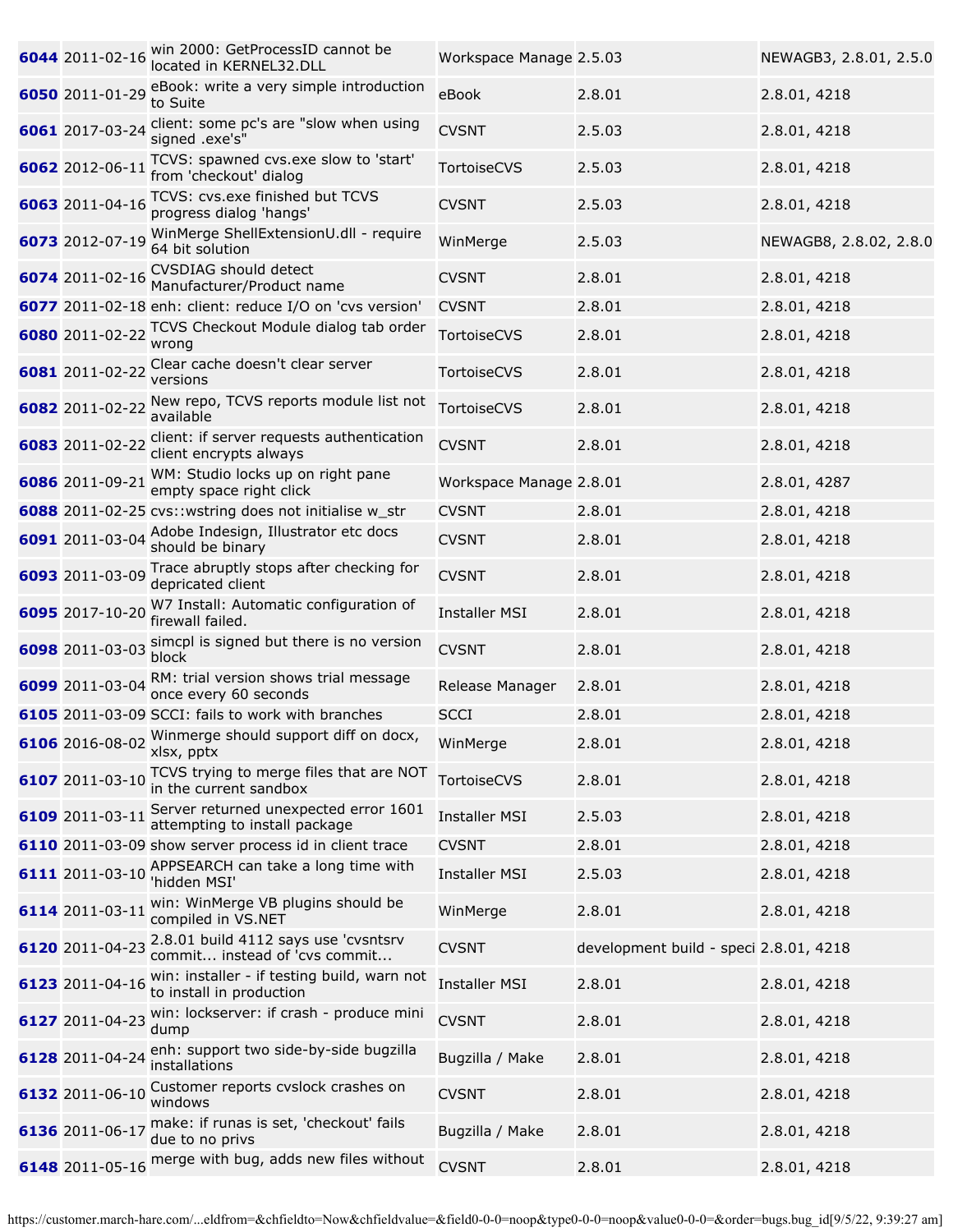|                 | bug                                                                                                      |                         |             |                      |
|-----------------|----------------------------------------------------------------------------------------------------------|-------------------------|-------------|----------------------|
| 6158 2011-05-16 | linux cvsmanager restart script should<br>try harder to stop cvsnt                                       | <b>CVSMANAGER</b>       | 2.8.01      | 2.8.01, 4218         |
| 6160 2011-06-17 | Make: enh: build trigger may need to<br>add/commit files                                                 | Bugzilla / Make         | 2.8.01      | 2.8.01, 4218         |
| 6163 2011-12-16 | enh: bugtrig: patch att. should include<br>branch name                                                   | Bugzilla / Make         | 2.8.01      | 2.8.01, 4377, 4218   |
|                 | 6169 2011-06-20 WM: Typo "New Permssions Entry"                                                          | Workspace Manage 2.8.01 |             | 2.8.01, 4218         |
| 6181 2011-07-20 | If WM fails to branch due to ACL - no<br>error reported                                                  | Workspace Manage 2.8.01 |             | 2.8.01, 4218         |
|                 | cvs [update aborted]: cannot open<br>6187 2011-06-15 CVS/Base/EXAMENTRY-data-<br>sources.xml for writing | <b>CVSNT</b>            | 2.8.01      | 2.8.01, 4218         |
|                 | 6189 2011-06-09 cvsproxy returns 259 when it should not CVSNT                                            |                         | 2.8.01      | 2.8.01, 4218         |
| 6190 2011-12-31 | cannot rename file CVS/Entries. Backup<br>to CVS/Entries: Bad Address                                    | <b>CVSNT</b>            | 2.8.01      | 2.8.01, 4377         |
|                 | 6192 2011-06-09 CVSproxy should give process number of<br>child                                          | <b>CVSPROXY</b>         | 2.8.01      | 2.8.01, 4218         |
|                 | 6193 2011-06-09 Open Semaphore failed in event log                                                       | <b>CVSPROXY</b>         | 2.8.01      | 2.8.01, 4218         |
| 6194 2011-07-22 | win: server should count licenses and<br>users                                                           | <b>CVSNT</b>            | 2.8.01      | 2.8.01, 4218         |
|                 | 6195 2011-06-20 TCVS: crash in GetString (language?)                                                     | TortoiseCVS             | 2.8.01      | 2.8.01, 4218         |
|                 | 6196 2011-06-15 Cannot Merge or Commit multiple Bug<br>ID's at once                                      | TortoiseCVS             | unspecified | 2.8.01, 4218         |
| 6198 2011-06-17 | Make: Linux: environment variables are<br>not passed                                                     | Bugzilla / Make         | 2.8.01      | 2.8.01, 4218         |
| 6203 2011-07-08 | .uir; .fp; .cdmz and .cdd files should be<br>binary by default                                           | <b>CVSNT</b>            | 2.8.01      | 2.8.01, 4218         |
| 6204 2011-07-10 | win: Pool server should exit after max<br>time                                                           | <b>CVSNT</b>            | 2.8.01      | 2.8.01, 4218         |
| 6205 2011-07-20 | Wizard: check 'import directory' is legal,<br>show progress                                              | Wizard and Wizcf        | 2.8.01      | 2.8.01, 4218         |
|                 | 6207 2011-07-11 MySQL connections time out if left idle                                                  | <b>CVSNT</b>            | 2.8.01      | 2.8.01, 4218         |
|                 | 6208 2011-07-22 enh: unload audit trigger less often                                                     | <b>CVSNT</b>            | 2.8.01      | 2.8.01, 4218         |
| 6209 2011-07-22 | WM: every time I create a branch -<br>unexpected error                                                   | Workspace Manage 2.8.01 |             | 2.8.01, 4218         |
|                 | 6213 2011-08-01 server, crash in commit.cpp                                                              | <b>CVSNT</b>            | 2.8.01      | 2.8.01, 4269         |
|                 | 6214 2016-02-22 TortoiseCVS conflict with iTunes                                                         | TortoiseCVS             | 2.8.01      | 2.8.02, 2.8.01, 4269 |
|                 | 6220 2011-08-03 client: wizard: crash during debugging,<br>deallocate srvcnxinfo()                       | Wizard and Wizcf        | 2.8.02      | 2.8.02, 2.8.01, 4269 |
|                 | 6234 2011-08-17 linux: uninstall (rpm -e) fails                                                          | <b>CVSNT</b>            | 2.8.01      | 2.8.01, 4269         |
| 6241 2011-08-26 | client: win: cannot flush 0 bytes of view<br>to temp file                                                | <b>CVSNT</b>            | 2.8.02      | 2.8.01, 4269         |
|                 | 6243 2011-08-26 enh: remove custom install from trial                                                    | <b>CVSNT</b>            | 2.8.01      | 2.8.01, 4269         |
| 6246 2011-08-26 | server: if abort due to low mem, issue<br>event log in windows                                           | <b>CVSNT</b>            | 2.8.01      | 2.8.01, 4269         |
| 6248 2011-08-31 | WM: import fails due to bad filename,<br>no message                                                      | Workspace Manage 2.8.01 |             | 2.8.01, 4269         |
| 6251 2011-12-21 | tcl catch exec calls cvsnt - can see<br>command window                                                   | <b>CVSNT</b>            | 2.8.01      | 2.8.01, 4269         |
| 6254 2016-10-11 | client: import option to ignore/fix bad<br>filenames                                                     | <b>CVSNT</b>            | 2.8.01      | 2.8.01, 6145, 4269   |
| 6256 2011-09-02 | Installer: Proceed screen should note:<br>apps will be upgraded                                          | <b>Installer MSI</b>    | 2.8.01      | 2.8.01, 4269         |
| 6269 2011-09-01 | all: infinite timeout on network<br>connections set incorrectly (-1000)                                  | <b>CVSNT</b>            | 2.8.01      | 2.8.01, 4269         |
|                 | improve<br>6270 2011-09-02 WSAECONNRESET/WSAECONNABORTED CVSNT<br>error message                          |                         | 2.8.01      | 2.8.01, 4269         |
|                 | WM: import fails -<br>6271 2011-09-02 WSACONNRESET/WSAECONNABORTED Workspace Manage 2.8.01               |                         |             | 2.8.01, 4269         |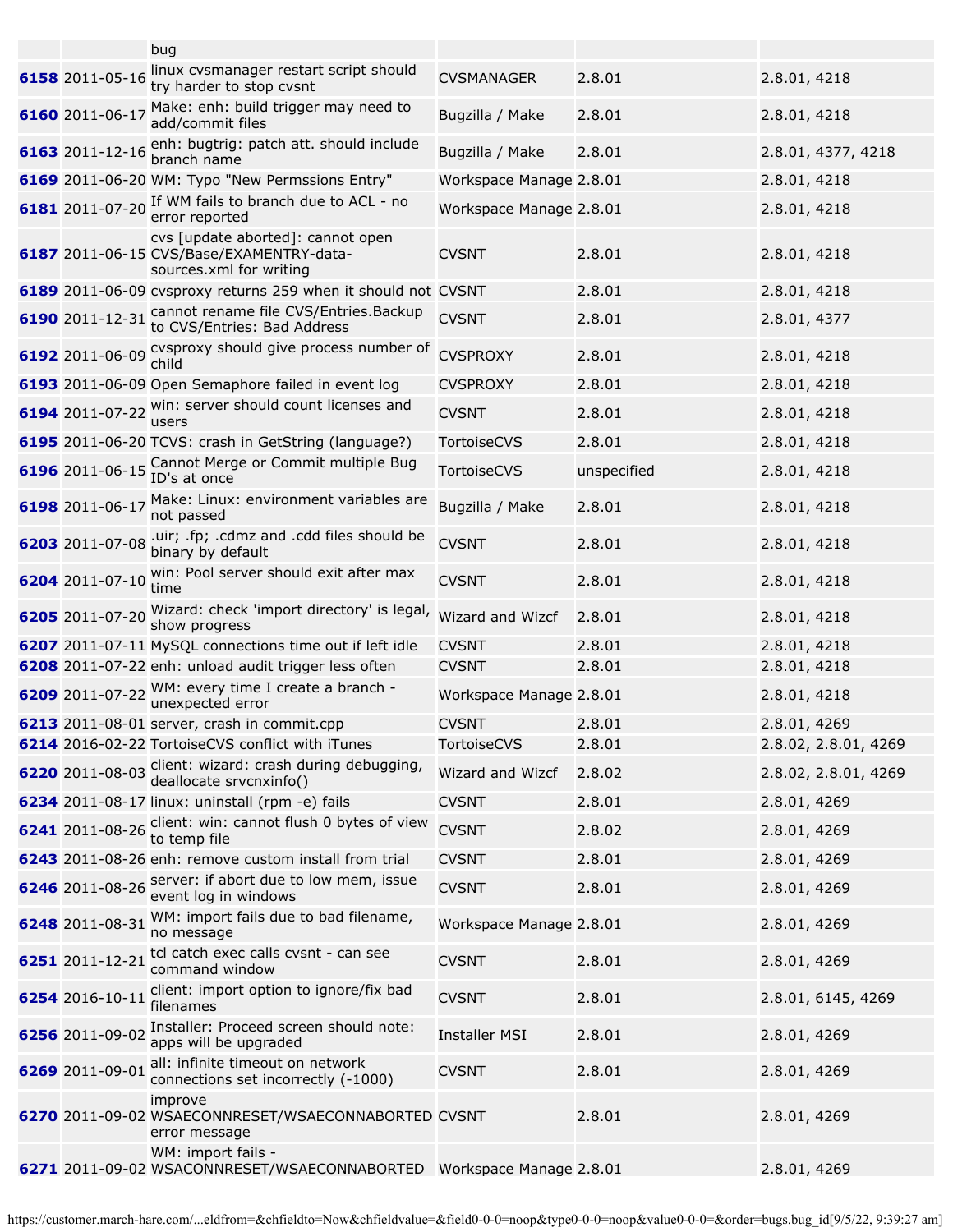|                 | - due to large file ?                                                         |                         |             |                        |
|-----------------|-------------------------------------------------------------------------------|-------------------------|-------------|------------------------|
| 6272 2011-09-02 | control panel gives spurious messages<br>in event log                         | <b>CVSNT</b>            | 2.8.01      | 2.8.01, 4269           |
|                 | 6274 2011-09-06 WM: tutorial video should be updated                          | Workspace Manage 2.8.01 |             | 2.8.01, 4269           |
|                 | 6276 2012-06-04 mac powerpc build                                             | <b>CVSNT</b>            | 2.8.01      | 2.8.01, 4377           |
|                 | 6277 2014-01-21 powerpc - needs license<br>generator/licenses for trial etc   | <b>CVSNT</b>            | 2.8.01      | NEWAGB8, 2.8.02, 2.8.0 |
| 6278 2011-09-16 | WM: add crash handler to CVS Suite<br>Studio                                  | Workspace Manage 2.8.01 |             | 2.8.01, 4287           |
| 6279 2011-09-16 | server/client: rls should return specific<br>'zero' result                    | <b>CVSNT</b>            | 2.8.01      | 2.8.01, 4287           |
| 6280 2011-09-16 | WM: show user name in log<br>window/trace file                                | Workspace Manage 2.8.01 |             | 2.8.01, 4287           |
| 6282 2011-09-19 | wizard: server: if domain/runasuser set<br>- warn                             | Wizard and Wizcf        | 2.8.01      | 2.8.01, 4287           |
|                 | 6288 2011-09-19 scci: unipaas will not add files                              | <b>SCCI</b>             | 2.8.01      | 2.8.01, 4287           |
|                 | 6289 2011-09-16 backport cvsdiag changes (unicode)                            | <b>CVSNT</b>            | 2.8.01      | 2.8.01, 4287           |
|                 | 6291 2011-09-23 enh: update docbook documents web<br>sites, other referecens  | <b>CVSNT</b>            | 2.8.01      | 2.8.01, 4287           |
| 6292 2011-09-21 | enh: youtube link in documentation<br>menu                                    | <b>Installer MSI</b>    | 2.8.01      | 2.8.01, 4287           |
| 6297 2012-02-19 | eBook mentions depricated "multisite"<br>contract                             | eBook                   | 2.8.01      | 2.8.01, 4588           |
| 6298 2011-10-04 | crashdump message should include file<br>location                             | <b>CVSNT</b>            | 2.8.01      | 2.8.01, 4377           |
| 6299 2011-10-04 | win: server: crash if using 'windows<br>native memory'.                       | <b>CVSNT</b>            | 2.8.01      | 2.8.01, 4377           |
| 6300 2011-10-05 | SCCI Provider Version is not compatible<br>with the selector                  | <b>SCCI</b>             | 2.8.01      | 2.8.01, 4377           |
| 6302 2011-11-04 | win: server: x64: postcommit wont run<br>cmd.exe                              | <b>CVSNT</b>            | 2.8.01      | 2.8.01, 4377           |
| 6303 2011-10-07 | enh: tcvs: provide diff command for<br>comparing word docs in word            | <b>TortoiseCVS</b>      | 2.8.01      | 2.8.01, 4377           |
| 6304 2011-10-08 | win: server x64: hide<br>CVSMANAGER_USER                                      | <b>CVSNT</b>            | 2.8.01      | 2.8.01, 4377           |
|                 | 6307 2016-12-03 linux: create rhel5, rhel4 and rh9 rpm                        | <b>CVSNT</b>            | 2.8.01      | NEWAGB8, 2.8.02, 2.8.0 |
|                 | 6308 2011-10-12 disable trace buffering if<br>ServerTraceFile/ClientTraceFile | <b>CVSNT</b>            | 2.8.01      | 2.8.01, 4377           |
|                 | 6309 2011-10-13 server: more gserver tracing needed                           | <b>CVSNT</b>            | 2.8.01      | 2.8.01, 4377           |
| 6314 2011-10-14 | win: crash if BigMemory=3 (use<br>windows native memory)                      | <b>CVSNT</b>            | 2.8.01      | 2.8.01, 4377           |
| 6317 2011-12-22 | win: server: out of memory; can not<br>reallocate                             | <b>CVSNT</b>            | 2.8.01      | 2.8.01, 4377           |
| 6318 2012-02-19 | cvswebnt mentioned in book without<br>note on ACL bypass                      | eBook                   | 2.8.01      | 2.8.01, 4588           |
| 6320 2011-10-28 | win: if trial license fails to install, inform<br>user                        | <b>Installer MSI</b>    | 2.8.01      | 2.8.01, 4377           |
| 6321 2011-10-28 | win: server: rcs memory allocation may<br>be slow                             | <b>CVSNT</b>            | 2.8.01      | 2.8.01, 4377           |
|                 | 6324 2011-11-18 use of 'cvsnt' in licenses is unclear                         | <b>CVSNT</b>            | 2.8.01      | 2.8.01, 4377           |
| 6329 2011-12-10 | uniPaaS cannot "open from server"<br>properly                                 | <b>SCCI</b>             | unspecified | 2.8.01, 4377           |
| 6340 2011-11-18 | enh: large file network optimisations<br>should be selectable                 | <b>CVSNT</b>            | 2.8.01      | 2.8.01, 4377           |
| 6341 2011-12-02 | win: client: prefer ipv4 addresses when<br>connecting to server               | <b>CVSNT</b>            | 2.8.01      | 2.8.01, 4377           |
| 6349 2012-07-19 | server: linux: memory leak, causes<br>'killed' 2.8.02.4332                    | <b>CVSNT</b>            | 2.8.01      | NEWAGB8, 2.8.02, 2.8.0 |
| 6350 2011-12-03 | client: linux: SSPI connections fail - (got<br>'Ntlm')                        | <b>CVSNT</b>            | 2.8.01      | 2.8.01, 4377           |
|                 | 6351 2011-12-03 client: crash during read from server                         | <b>CVSNT</b>            | 2.8.01      | 2.8.01, 4377           |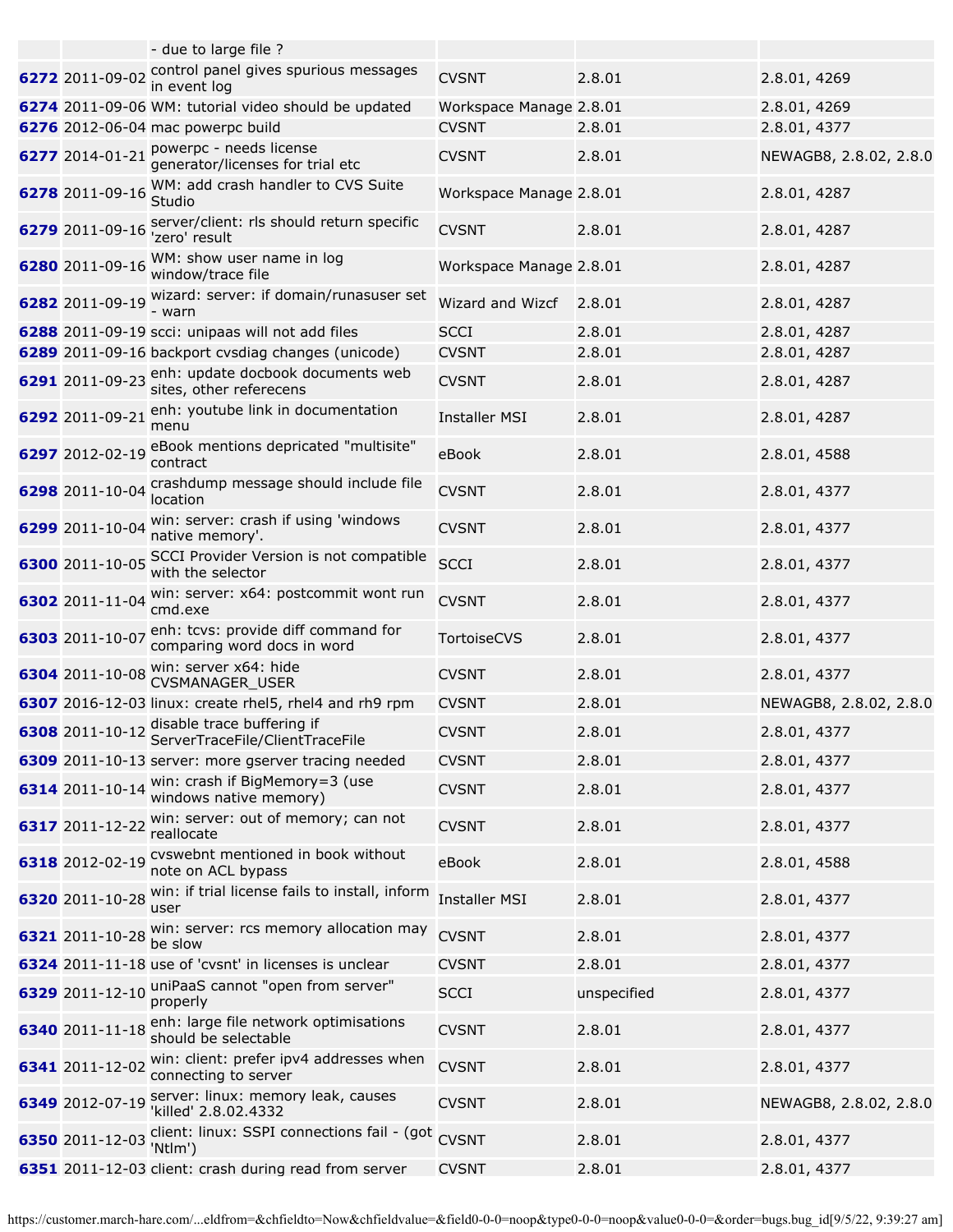| 6352 2011-12-04 | scci: add to vc - fails if trailing slash<br>(eg: unipaas)                                                | <b>SCCI</b>             | 2.8.01 | 2.8.01, 4377          |
|-----------------|-----------------------------------------------------------------------------------------------------------|-------------------------|--------|-----------------------|
| 6354 2011-12-23 | enh: edit -A should always add CVS<br>Administrators group                                                | <b>CVSNT</b>            | 2.8.01 | 2.8.01, 4588          |
| 6362 2011-12-19 | server: Bad line in /etc/cvsnt/PServer<br>causes segfaults                                                | <b>CVSMANAGER</b>       | 2.8.01 | 2.8.01, 4377          |
|                 | 6363 2011-12-16 OCX no binary by default                                                                  | <b>CVSNT</b>            | 2.8.01 | 2.8.01, 4377          |
|                 | 6370 2011-12-21 client: status should have -S option                                                      | <b>CVSNT</b>            | 2.8.01 | 2.8.01, 4588          |
|                 | 6376 2012-01-06 rename a file Address java to<br>ADDRESS.java                                             | <b>CVSNT</b>            | 2.8.01 | 2.8.01, 4588          |
| 6389 2012-02-26 | Add problem "slow performance" to<br>Eclipse whitepaper                                                   | eBook                   | 2.8.01 | 2.8.01, 4588          |
| 6392 2012-01-20 | enh: tortoisecvs graph does not debug<br>trace                                                            | <b>TortoiseCVS</b>      | 2.8.01 | 2.8.01, 4588          |
| 6398 2016-12-03 | redhat: red hat linux v6 is incompatible<br>with openssl from ES4                                         | <b>CVSNT</b>            | 2.8.01 | NEWAGB8, 2.8.01, 4588 |
| 6410 2012-04-02 | audit: EndTime wrong (or is it<br>StartTime?)                                                             | <b>CVSNT</b>            | 2.8.01 | 2.8.01, 4588          |
| 6412 2012-02-26 | WM: when an ACL is changed, it should<br>be deleted/added                                                 | Workspace Manage 2.8.01 |        | 2.8.01, 4588          |
| 6421 2012-05-20 | use synonym for 'bug' (if exists), add<br>'bug knicknames' (bugmap)                                       | Bugzilla / Make         | 2.8.01 | 2.8.01, 4588          |
| 6423 2012-02-26 | bug number 'require on commit' enables<br>'require on edit'                                               | <b>CVSNT</b>            | 2.8.01 | 2.8.01, 4588          |
| 6424 2012-02-26 | enh: eclipse tested/supported incl 3.6<br>helios $+3.7$ indigo                                            | eBook                   | 2.8.01 | 2.8.01, 4588          |
| 6427 2012-02-26 | crashes in debugger due to string<br>allocations cvs:: string                                             | <b>CVSNT</b>            | 2.8.01 | 2.8.01, 4588          |
| 6428 2019-12-06 | ebook: win 2008r2: install iis is now a<br>'role' not 'feature'                                           | eBook                   | 2.8.01 | 2.8.01, 7272          |
| 6430 2012-04-02 | win; client; cannot update file that is<br>open                                                           | <b>CVSNT</b>            | 2.8.01 | 2.8.01, 4588          |
| 6438 2012-03-30 | WM: Crash handler for WM should only<br>intercept crashes in WM                                           | Workspace Manage 2.8.01 |        | 2.8.01, 4588          |
| 6439 2012-03-29 | TCVS: Crash handler for TortoiseShell<br>should be x64                                                    | TortoiseCVS             | 2.8.01 | 2.8.01, 4588          |
|                 | 6440 2012-03-30 crashes when ServerTraceFile set                                                          | <b>CVSNT</b>            | 2.8.01 | 2.8.01, 4588          |
| 6442 2012-04-03 | install: set icon, make error dialog<br>larger, with help contact                                         | <b>Installer MSI</b>    | 2.8.01 | 2.8.01, 4588          |
| 6444 2016-10-11 | doc: online help still says rename<br>experimental                                                        | <b>CVSNT</b>            | 2.8.01 | 2.8.01, 6145, 4588    |
| 6445 2012-04-16 | Error in xml_read: junk after document<br>element                                                         | <b>CVSNT</b>            | 2.8.01 | 2.8.01, 4588          |
|                 | 6446 2012-04-16 rename/move silently fails to move file                                                   | <b>CVSNT</b>            | 2.8.01 | 2.8.01, 4588          |
| 6451 2012-05-21 | win: x64: server: New install TEMP dir<br>permissions not set                                             | <b>Installer MSI</b>    | 2.8.01 | 2.8.01, 4588          |
| 6455 2012-07-19 | win: cvsdiag does not detect virusscan<br>enterprise 8.7.0i                                               | <b>CVSNT</b>            | 2.8.01 | 2.8.01, 4588          |
| 6456 2014-02-26 | win: if cvsmanager cannot create<br>semaphore, abort                                                      | <b>CVSNT</b>            | 2.8.01 | 2.8.01, 4588          |
| 6458 2012-05-25 | Revision graph doesn't show merges<br>from recent CVS Suite servers                                       | WinCVS                  | 2.8.01 | 2.8.01, 4588          |
| 6459 2012-05-10 | cvsagent: password dialog should be top CVSNT<br>most window                                              |                         | 2.8.01 | 2.8.01, 4588          |
|                 | Expired license provides unhelpful<br>6462 2012-05-15 "failed to start service, are you admin?"<br>prompt | <b>Installer MSI</b>    | 2.8.01 | 2.8.01, 4588          |
| 6466 2012-05-15 | Relative path cannot be used in Suite<br>2009, but worked in 2008                                         | <b>CVSNT</b>            | 2.8.01 | 2.8.01, 4588          |
|                 | 6472 2012-05-21 Bug field shows "readzero: 1"<br>wincvs: crash on global preferences (eg:                 | TortoiseCVS             | 2.8.01 | 2.8.01, 4588          |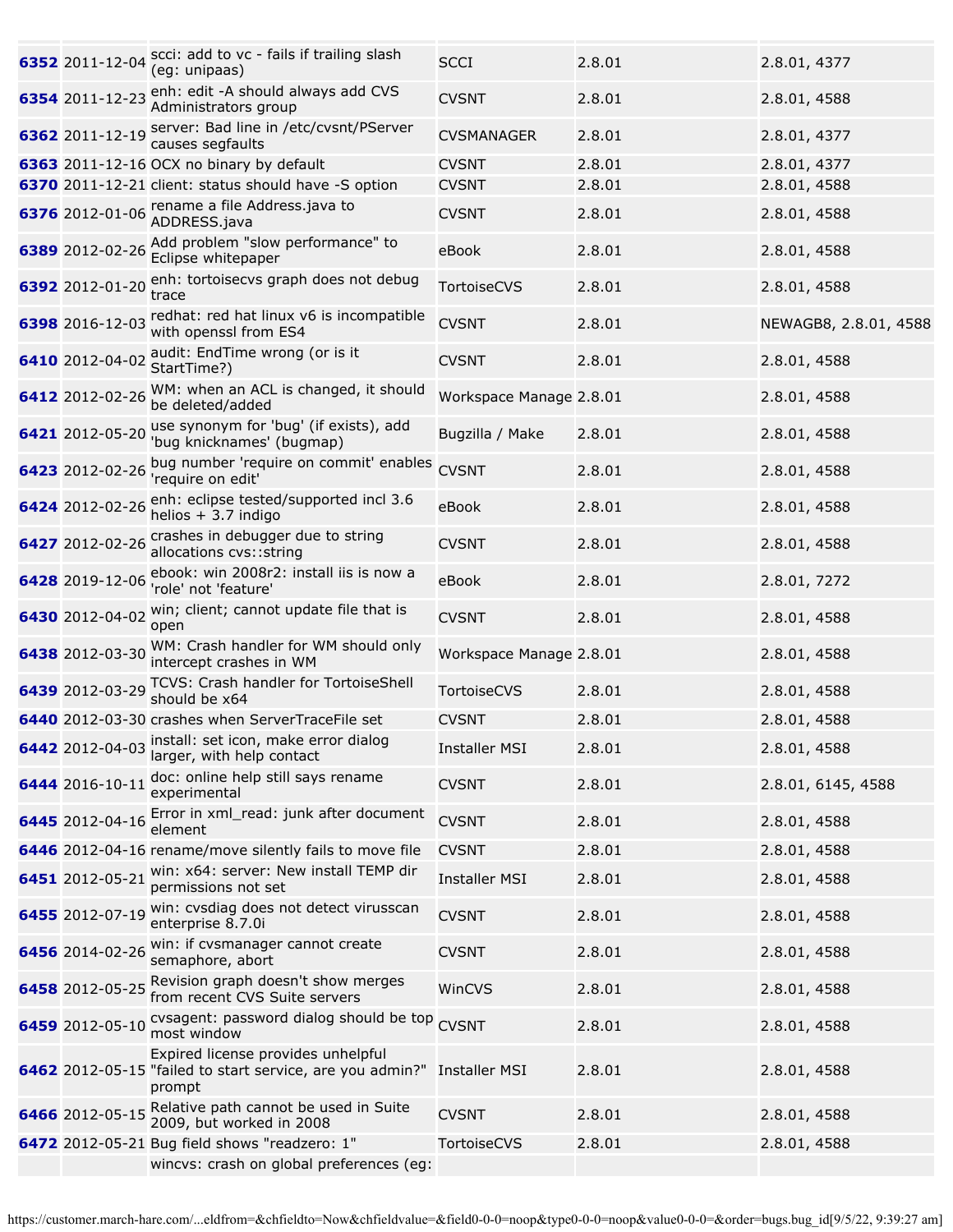| 6473 2012-05-18 | login dialog)                                                                                              | WinCVS               | 2.8.01      | 2.8.01, 4588           |
|-----------------|------------------------------------------------------------------------------------------------------------|----------------------|-------------|------------------------|
| 6474 2012-05-18 | wincvs: Failed to create the setting<br>folder "                                                           | WinCVS               | 2.8.01      | 2.8.01, 4588           |
| 6507 2012-06-26 | WinMerge Explorer Integration should<br>not require ATL.DLL                                                | WinMerge             | 2.8.01      | 2.8.01, 4588           |
| 6513 2015-04-30 | cvsdiag should have Email plugin<br>information                                                            | <b>CVSNT</b>         | 2.8.01      | 2.8.01, 5590           |
|                 | 6517 2016-07-22 Add kopt section to eBook                                                                  | eBook                | 2.8.01      | 2.8.01, 6094           |
| 6529 2019-12-06 | Example commit_email template<br>SUBJECT in wrong place                                                    | eBook                | 2.8.01      | 2.8.01, 7272           |
|                 | win: sign LSA DLL's with Microsoft<br>6549 2022-01-28 certificate (extended validation<br>certificate)     | <b>CVSNT</b>         | 2.8.01      | 2.8.01, 6094           |
| 6596 2012-10-08 | server: linux: memory leak, causes<br>'killed' 2.8.02.4667                                                 | <b>CVSNT</b>         | 2.8.01      | NEWAGB8, 2.8.02, 2.8.0 |
| 6620 2016-06-20 | use 'cvsntsrv commit' to add this file<br>permanently                                                      | <b>CVSNT</b>         | 2.8.01      | 2.8.01, 6052           |
| 6624 2013-04-15 | win: server: LSA Helper DLL setuid.dll -<br>events log missing                                             | <b>CVSNT</b>         | 2.8.01      | 2.8.01, 4747           |
| 6633 2016-07-22 | ebook: section on audit of system<br>settings (/etc or HKLM)                                               | eBook                | 2.8.01      | 2.8.01, 6094           |
| 6658 2016-08-10 | SHA-2 (sha256) Code Signing Certificate<br>(deprecated sha1)                                               | <b>CVSNT</b>         | 2.8.01      | NEWAGB8, 2.8.02, 2.8.0 |
|                 | 6686 2013-07-30 enh; magic xpa support (unipaas 2)                                                         | <b>SCCI</b>          | 2.8.01      | 2.8.01, 4959           |
|                 | 6709 2014-05-06 wiztime - test directory list speed                                                        | Wizard and Wizcf     | 2.8.02      | NEWAGB8, 2.8.02, 2.8.0 |
| 6739 2015-09-09 | win: server: unable to create<br>semaphore<br>CVSNT_client_proxy_12345!:Access is<br>denied.               | <b>CVSNT</b>         | 2.8.01      | NEWAGB8, 2.8.02, 2.8.0 |
| 6744 2014-05-06 | server: internal error: bad % in error()<br>when out of memory                                             | <b>CVSNT</b>         | 2.8.01      | 2.8.01, 5237           |
|                 | 6745 2016-07-22 Update eBook PAM information                                                               | eBook                | unspecified | 2.8.01, 6094           |
|                 | 6746 2016-11-09 win: upgrade OpenSSL to l.1.1.0b                                                           | <b>CVSNT</b>         | 2.8.01      | NEWAGB8, 2.8.02, 2.8.0 |
|                 | 6748 2020-06-07 cvsdiag: Output all defined repositories                                                   | <b>CVSNT</b>         | unspecified | 2.8.01, 7480           |
| 6750 2019-03-28 | cvsdiag: add MSE and Sophos to anti-<br>virus process list                                                 | <b>CVSNT</b>         | 2.8.01      | 2.8.01, 6691           |
|                 | 6785 2016-07-22 eBook: CVSNT command line help<br>hyperlinks broken                                        | eBook                | 2.8.01      | 2.8.01, 6094           |
|                 | 6803 2016-07-22 Typo "Authenticatio" p103                                                                  | eBook                | unspecified | 2.8.01, 6094           |
|                 | 6804 2020-02-28 7 character usernames fail to<br>authenticate with "cvs server"                            | <b>CVSPROXY</b>      | unspecified | NEWAGB8, 2.8.02, 2.8.0 |
| 6819 2016-10-26 | enh: win: upgrade OpenSSL to 0.9.8ze<br>(FREAK - CVE-2015-0204)                                            | <b>CVSNT</b>         | 2.8.01      | NEWAGB8, 2.8.02, 2.8.0 |
| 6820 2015-03-31 | enh: sserver and sync protocols - user<br>specified ciphers                                                | <b>CVSNT</b>         | 2.8.01      | NEWAGB8, 2.8.02, 2.8.0 |
| 6830 2016-07-22 | Unison section references another<br>section as if it is external                                          | eBook                | 2.8.01      | 2.8.01, 6094           |
|                 | 6847 2016-07-22 Updated IPTables file syntax                                                               | eBook                | 2.8.01      | 2.8.01, 6094           |
|                 | 6849 2015-04-14 sign sqlite.dll and openssl dll's                                                          | <b>CVSNT</b>         | 2.8.01      | 2.8.01, 5590           |
|                 | 6851 2018-08-10 WinCVS: rename CJLibrary<br>(CJ609Lib.dll), delayload?                                     | WinCVS               | 2.8.01      | NEWAGB8, 2.8.02, 2.8.0 |
| 6854 2015-04-30 | Some firewalls (palo alto networks) may<br>block CVS traffic (stateful inspection)                         | <b>CVSNT</b>         | 2.8.01      | 2.8.01, 5590           |
|                 | server: win: memory (x64) and handle<br>6855 2015-08-26 (x32&x64) leaks in cvsmanager and<br>cvslock       | <b>CVSMANAGER</b>    | 2.8.01      | NEWAGB8, 2.8.02, 2.8.0 |
|                 | 6857 2015-08-02 cvsdiag crash in build 5590 and 5613                                                       | <b>CVSNT</b>         | 2.8.01      | NEWAGB8, 2.8.02, 2.8.0 |
|                 | Installer fails with "a program ran as<br>6858 2015-08-25 part of the setup did not finish as<br>expected" | <b>Installer MSI</b> | 2.8.01      | 2.8.01, 5698           |
|                 |                                                                                                            |                      |             |                        |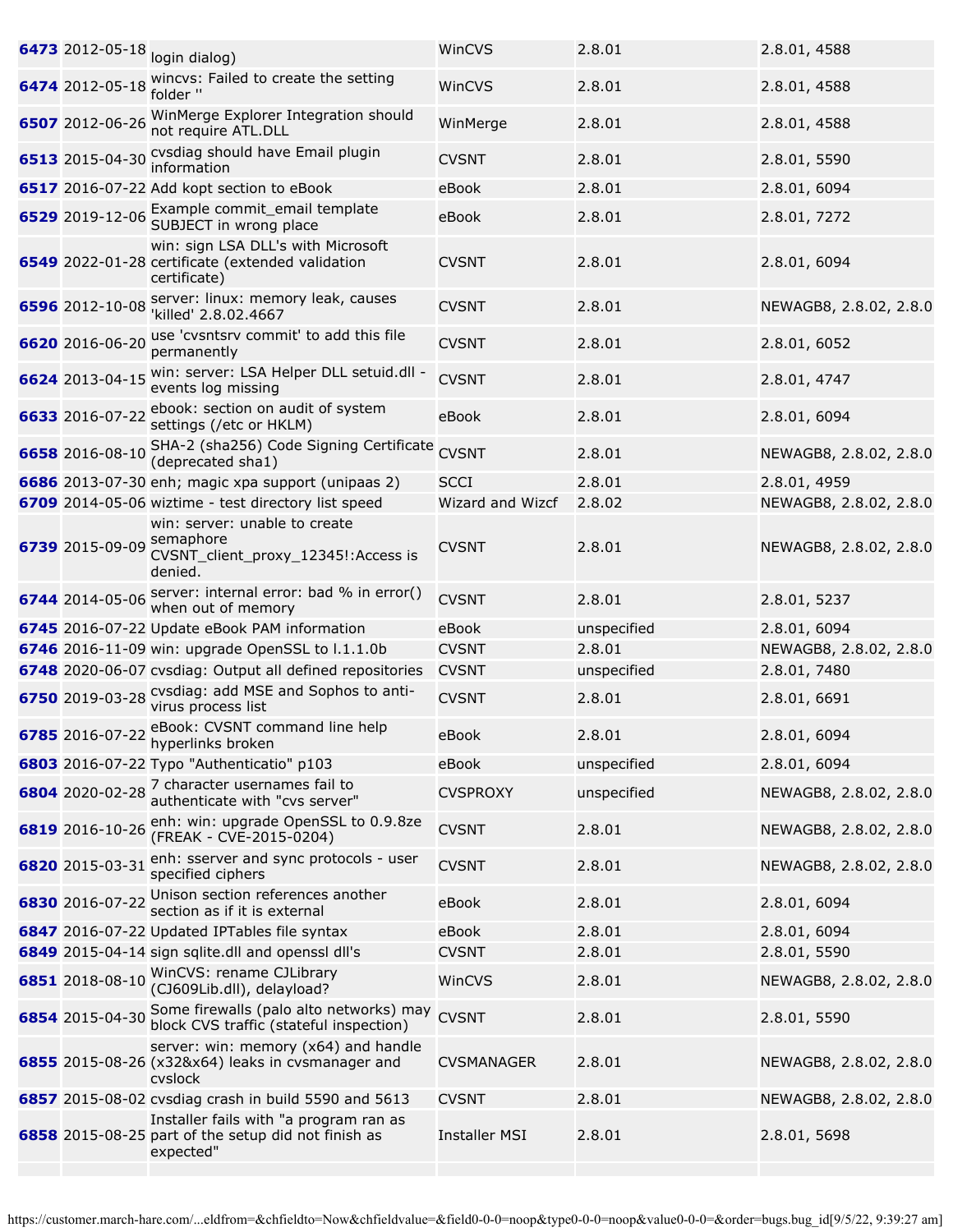|                 | 6859 2015-08-25 ICVS: 'fetch list' on checkout dialog<br>does not work with cvs 1.11                                                       | <b>TortoiseCVS</b>   | 2.8.01      | NEWAGB8, 2.8.02, 2.8.0 |
|-----------------|--------------------------------------------------------------------------------------------------------------------------------------------|----------------------|-------------|------------------------|
| 6861 2015-08-25 | win: client: possible security<br>vulnerability in ssh protocol                                                                            | <b>CVSNT</b>         | 2.8.01      | NEWAGB8, 2.8.02, 2.8.0 |
| 6862 2015-08-25 | win: client: security issue: CVE-2015-<br>2157 (putty/ssh)                                                                                 | <b>CVSNT</b>         | 2.8.01      | NEWAGB8, 2.8.02, 2.8.0 |
| 6864 2015-09-08 | scci; fails when working with CVS 1.11<br>server                                                                                           | <b>SCCI</b>          | 3.1.01      | 2.8.01, 5737           |
|                 | 6866 2015-09-23 SCCI: Visual Studio 2015 support                                                                                           | <b>SCCI</b>          | 3.1.01      | NEWAGB8, 2.8.02, 2.8.0 |
| 6899 2015-09-23 | server: win: handle leaks in cvsmanager<br>and cvslock                                                                                     | <b>CVSMANAGER</b>    | 2.8.01      | 2.8.01, 5737           |
| 6901 2015-09-23 | su.exe sets NULL DACL on Process<br>Window Station and Desktop Thread                                                                      | <b>CVSNT</b>         | 2.8.01      | 2.8.01, 5737           |
| 6905 2015-11-04 | linux: installer should warn user that<br>xinetd is no longer used                                                                         | <b>CVSNT</b>         | 2.8.01      | 2.8.01, 5786, 5737     |
| 6907 2015-09-23 | enh: win: cvsdiag should show handles<br>for cvslock and cvsmanager                                                                        | <b>CVSNT</b>         | 2.8.01      | 2.8.01, 5737           |
|                 | 6908 2015-09-18 win: new signing certificate                                                                                               | <b>CVSNT</b>         | 2.8.01      | NEWAGB8, 2.8.02, 2.8.0 |
| 6913 2015-09-16 | win: server: event id 1 from<br>cvsmanager - no description                                                                                | <b>CVSMANAGER</b>    | 2.8.01      | NEWAGB8, 2.8.02, 2.8.0 |
| 6914 2015-09-23 | win: server: event id 1 from cvslock,<br>cvsnt, cvsntsrv & simcpl - no description                                                         | <b>CVSSERVICE</b>    | 2.8.01      | NEWAGB8, 2.8.02, 2.8.0 |
|                 | win: documentation on how to install<br>6915 2015-10-28 Bugzilla/CVSWEBNT on needs update for eBook<br>Windows Server 2012                 |                      | 2.8.01      | 2.8.01, 5786           |
| 6925 2017-05-10 | enh: win: native Visual Studio (2015?)<br>plugin (not SCCI)                                                                                | <b>SCCI</b>          | 2.8.01      | 2.8.01, 6332           |
| 6932 2015-10-02 | document cvsweb and bugzilla<br>installation on windows server 2012r2                                                                      | eBook                | 2.8.01      | 2.8.01, 5786           |
| 6939 2016-01-16 | win: server: oracle audit needs support<br>for 8/9/10 as well as 10.2/11g                                                                  | <b>CVSNT</b>         | 2.8.01      | NEWAGB8, 2.8.02, 2.8.0 |
|                 | 6958 2016-06-08 Support for binary Opentext<br>Streamserve files, eg: .dcproject                                                           | <b>CVSNT</b>         | 2.8.01      | NEWAGB8, 2.8.02, 2.8.0 |
|                 | 6967 2016-01-27 Wincvs: support for Python 2.7.11                                                                                          | WinCVS               | 3.1.01      | NEWAGB8, 2.8.02, 2.8.0 |
|                 | 6971 2016-01-26 client: cvs update should correctly<br>handle directory separators                                                         | <b>CVSNT</b>         | 2.8.01      | 2.8.01, 5876           |
|                 | TCVS: client install fails with 'An error<br>6972 2018-02-01 occured during installation of assembly<br>component'                         | TortoiseCVS          | 2.8.01      | NEWAGB8, 2.8.02, 2.8.0 |
|                 | 6973 2020-04-08 TCVS Checkout folder name default                                                                                          | <b>TortoiseCVS</b>   | unspecified | 2.8.01, 7350, 6977     |
| 6974 2016-05-31 | win: sspi: Update -P produces "cvsntsrv<br>server: cannot open directory . for<br>empty check / exist error: No such file<br>or directory" | <b>CVSNT</b>         | 2.8.01      | NEWAGB8, 2.8.02, 2.8.0 |
| 6975 2016-06-08 | repository with read only flag still allows<br>repository changes to be made                                                               | <b>CVSNT</b>         | 2.8.01      | NEWAGB8, 2.8.02, 2.8.0 |
| 6978 2016-07-29 | TCVS: TortoiseCVS breaks file copy UAC<br>dialog on Windows 10                                                                             | TortoiseCVS          | 2.8.01      | 2.8.01, 6002           |
| 6986 2016-05-31 | win: if AllowTrace enabled on server,<br>client can ask server pid                                                                         | <b>CVSNT</b>         | 2.8.01      | NEWAGB8, 2.8.02, 2.8.0 |
|                 | win: server: control panel, config<br>6998 2016-05-31 gserver/pserver dialog warns about<br>"Enum"                                         | <b>CVSNT</b>         | unspecified | NEWAGB8, 2.8.02, 2.8.0 |
| 7004 2017-07-31 | Doc typo discussing SSPI allows any<br>user able to spoof auth domain users                                                                | eBook                | unspecified | 2.8.01, 6408           |
| 7006 2016-07-21 | server: 'cvs add' returns: Directory<br>sticky tag '?????' is not a branch                                                                 | <b>CVSNT</b>         | 2.8.01      | 2.8.01, 6052           |
| 7007 2016-06-08 | Win: installer says 'trial' on some dialog<br>boxes                                                                                        | <b>Installer MSI</b> | 2.8.01      | NEWAGB8, 2.8.02, 2.8.0 |
| 7011 2016-05-31 | tcvs: property sheet handlers crash on<br>Windows 10 x64                                                                                   | <b>TortoiseCVS</b>   | 2.8.01      | 2.8.01, 6002           |
|                 | resolve memory leaks, especially in                                                                                                        |                      |             |                        |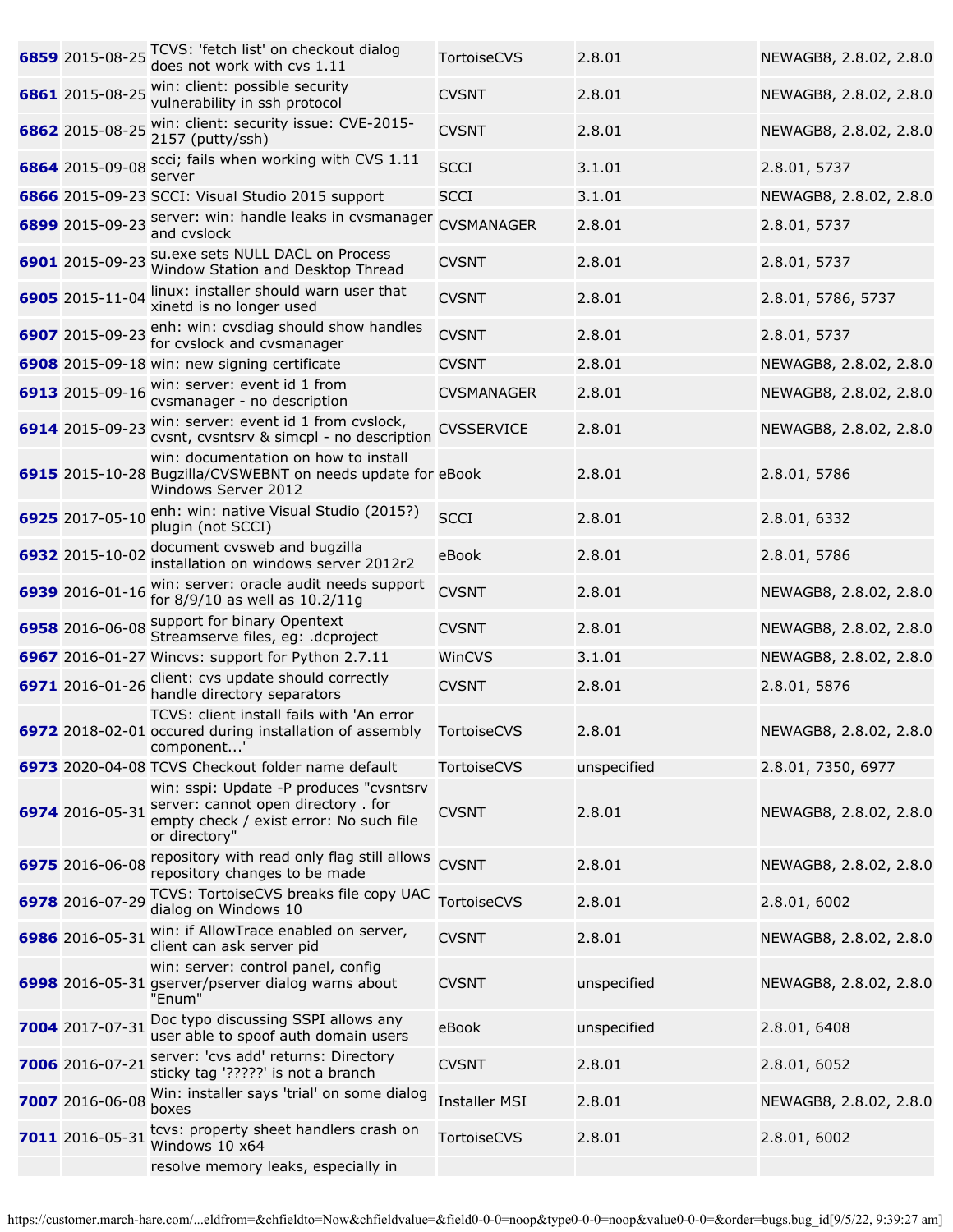| 7030 2016-07-21 | client checkout/update                                                                                                | <b>CVSNT</b>         | 2.8.01      | NEWAGB8, 2.8.02, 2.8.0 |
|-----------------|-----------------------------------------------------------------------------------------------------------------------|----------------------|-------------|------------------------|
| 7031 2016-07-21 | server: crash with corrupt fileattr.xml<br>(notify)                                                                   | <b>CVSNT</b>         | 2.8.01      | 2.8.01, 6052           |
| 7040 2016-07-21 | commitinfo/loginfo - output contains<br>junk random characters                                                        | <b>CVSNT</b>         | 2.8.01      | NEWAGB8, 2.8.02, 2.8.0 |
| 7048 2019-12-06 | eBook: doc should show need to 'cvs<br>update' before 'cvs rename'                                                    | eBook                | 2.8.01      | 2.8.01, 7272           |
|                 | 7057 2018-04-22 cvsdiag: list all running processes                                                                   | <b>CVSNT</b>         | 2.8.01      | 2.8.01, 6691           |
| 7066 2016-09-19 | win: enh: server should trace when<br>worker threads terminate                                                        | <b>CVSMANAGER</b>    | 2.8.01      | NEWAGB8, 2.8.02, 2.8.0 |
|                 | TCVS history dialog: 'comments' column<br>7069 2016-11-09 should auto-expand, deleted revisions in TortoiseCVS<br>red |                      | 2.8.01      | 2.8.02, 2.8.01, 6145   |
| 7070 2020-04-15 | win: client: cvs update when using :ssh: CVSNT<br>can cause cvsnt crash                                               |                      | 2.8.01      | 2.8.01, 6145           |
| 7075 2016-11-1: | win: diagnostics should identify new<br>windows versions                                                              | <b>CVSNT</b>         | 2.8.01      | 2.8.01, 6145           |
| 7078 2016-11-17 | enh: a way to disable create service<br>user during install                                                           | <b>CVSMANAGER</b>    | 2.8.01      | 2.8.01, 6145           |
| 7089 2016-12-02 | Win: installer does not install wincvs.exe<br>and CJ609Lib.dll                                                        | <b>Installer MSI</b> | 2.8.01      | 2.8.01, 6145           |
| 7090 2016-12-03 | win: automatically uninstall 'old' 2.5.05<br>cvsnt clients                                                            | <b>Installer MSI</b> | 2.8.01      | 2.8.01, 6332           |
| 7113 2017-03-01 | win: cvsdiag: missing diagnostics for<br>ReadOnlyServer                                                               | <b>CVSNT</b>         | 2.8.01      | 2.8.01, 6332           |
| 7114 2017-03-16 | win: vsix: 'comment' (can include 'bug<br>id')                                                                        | Visual Studio In     | 2.8.01      | 2.8.01, 6332           |
|                 | 7115 2017-03-16 win: vsix: optimise commit                                                                            | Visual Studio In     | 2.8.01      | 2.8.01, 6332           |
| 7116 2017-03-16 | win: vsix: checkout should only 'edit' if<br>one file                                                                 | Visual Studio In     | 2.8.01      | 2.8.01, 6332           |
|                 | <b>7119</b> 2017-03-16 win: vsix: implment rename                                                                     | Visual Studio In     | 2.8.01      | 2.8.01, 6332           |
|                 | 7123 2017-03-16 win: vsix: implement remove                                                                           | Visual Studio In     | 2.8.01      | 2.8.01, 6332           |
| 7124 2017-03-16 | win: vsix: control projects/files not in<br>solution directory                                                        | Visual Studio In     | 2.8.01      | 2.8.01, 6332           |
| 7130 2017-03-24 | win: vsix: use the 'normal' Visual Studio<br>'output window' sometimes                                                | Visual Studio In     | unspecified | 2.8.01, 6332           |
|                 | 7131 2018-06-29 TCVS: perform 'diff' of renamed file<br>using 'up' instead of 'co'                                    | TortoiseCVS          | 2.8.01      | 2.8.01, 6332           |
| 7144 2017-05-31 | enh: sspi: if encryption fails put error in<br>event log and debug trace                                              | <b>CVSNT</b>         | 2.8.01      | 2.8.01, 6332           |
| 7145 2017-05-31 | enh: cvsdiag: enumerate security<br>packages                                                                          | <b>CVSNT</b>         | 2.8.01      | 2.8.01, 6332           |
|                 | 7146 2017-05-30 license issues (full to trial)                                                                        | Wizard and Wizcf     | 2.8.01      | 2.8.01, 6332           |
| 7156 2017-07-11 | win: server: error message in event log<br>does not contain filename                                                  | <b>CVSNT</b>         | 2.8.01      | 2.8.01, 6408           |
| 7173 2020-04-16 | CVSAGENT asks for password even if<br>there's a valid SSH cert                                                        | Other                | unspecified | 2.8.01, 7350           |
| 7175 2017-07-11 | eBook: Instructions for installing on<br>RHEL 7 (redhat 7)                                                            | eBook                | 2.8.01      | 2.8.01, 6408           |
|                 | doc: xinetd/inetd no longer used -<br>7176 2017-07-30 documentation (docbook) should be<br>revised                    | <b>CVSNT</b>         | 2.8.01      | 2.8.01, 6408           |
| 7182 2017-07-31 | red hat: rhelv5 build should be built<br>using version 5.11                                                           | <b>CVSNT</b>         | 2.8.01      | 2.8.01, 6408           |
| 7183 2017-08-08 | win: timestamp signed DLL's and<br>Installers with comodoca.com                                                       | <b>CVSNT</b>         | 2.8.01      | NEWAGB8, 2.8.02, 2.8.0 |
| 7190 2020-02-03 | update putty / :ssh: client protocol on<br>windows - support latest ciphers                                           | <b>CVSNT</b>         | 2.8.01      | 2.8.01, 7272           |
| 7203 2017-10-31 | win: vsix: crash when adding project<br>that was previously on SCCI                                                   | Visual Studio In     | 2.8.01      | 2.8.01, 6505           |
|                 | Installer gives error "Automatic                                                                                      |                      |             |                        |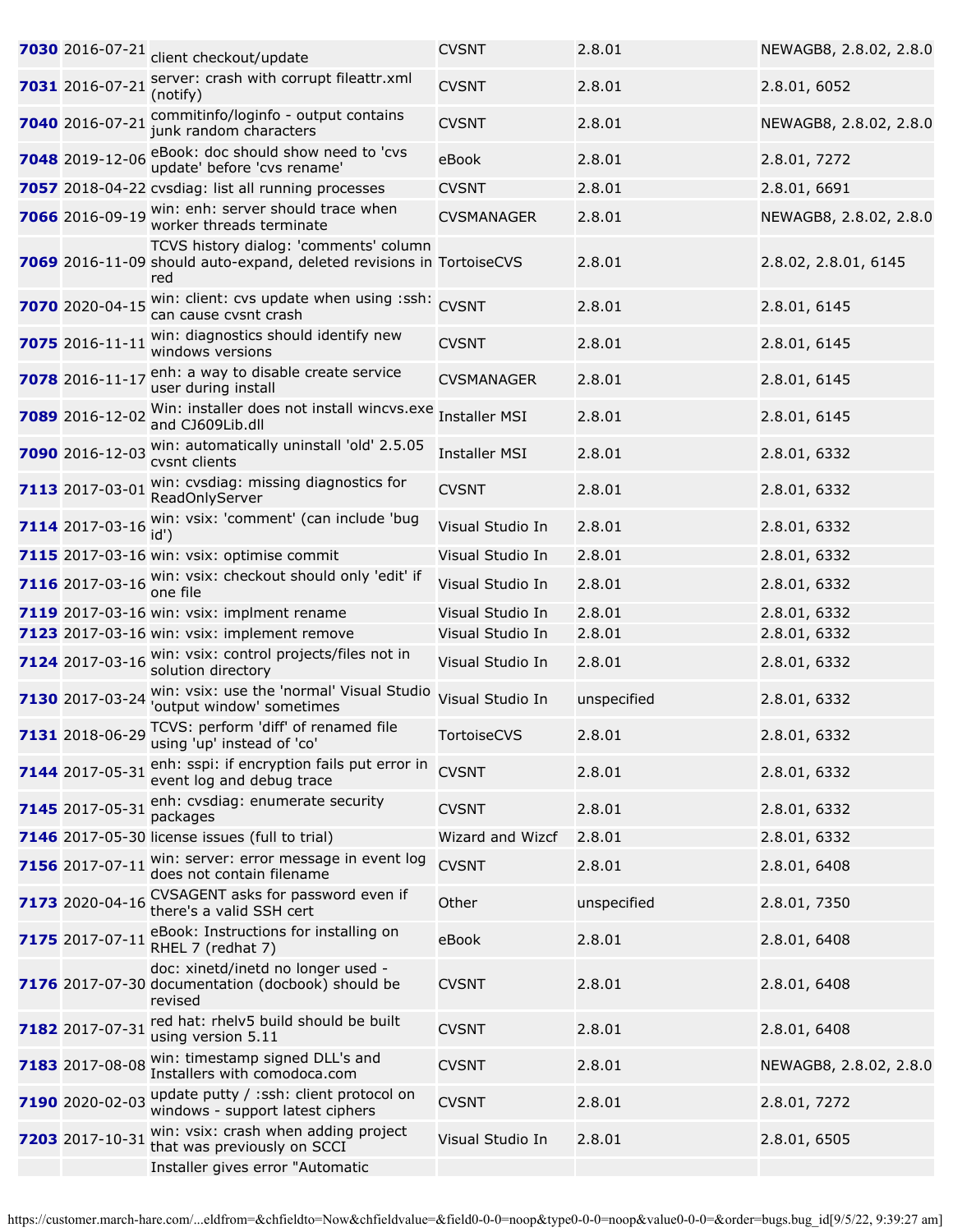|                 | 7207 2017-10-23 configuration of firewall failed" if firewall Wizard and Wizcf<br>OFF while installing                        |                         | 2.8.01                | 2.8.01, 6505           |
|-----------------|-------------------------------------------------------------------------------------------------------------------------------|-------------------------|-----------------------|------------------------|
| 7208 2017-10-23 | Firewall fail to configure dialog appears<br>behind installer dialog                                                          | Wizard and Wizcf        | unspecified           | 2.8.01, 6505           |
| 7209 2017-10-31 | twouser/twousr license like single user<br>license                                                                            | <b>CVSNT</b>            | 2.8.01                | NEWAGB8, 2.8.02, 2.8.0 |
| 7212 2017-10-31 | win: vsix: can now add solution/project<br>from within Visual Studio                                                          | Visual Studio In        | 2.8.01                | 2.8.01, 6505           |
| 7218 2018-04-19 | win: upgrade OpenSSL to 1.1.0h<br>(currently: 1.1.0b)                                                                         | <b>CVSNT</b>            | 2.8.01                | 2.8.01, 6691           |
| 7246 2018-02-05 | diff -N produces "Cannot use reserved<br>filename 'nul' on NT based machines"<br>error when there's a removed file in<br>repo | <b>CVSNT</b>            | unspecified           | NEWAGB8, 2.8.02, 2.8.0 |
|                 | 7251 2018-02-05 enh: legacy administrative files trigger<br>configuration page improvements                                   | <b>CVSNT</b>            | 2.8.01                | 2.8.01, 6610           |
| 7252 2018-02-05 | WinCVS: DLL Search Order Hijacking<br>(mfc71enu.dll etc.)                                                                     | WinCVS                  | 2.0.51d (unsupported) | 2.8.01, 6610           |
| 7253 2018-02-05 | WinMerge: DLL Search Order Hijacking<br>(mfc71enu.dll etc.)                                                                   | WinMerge                | 2.8.01                | 2.8.01, 6610           |
| 7254 2018-02-05 | WinCVS: DLL Search Order Hijacking<br>python27.dll etc.)                                                                      | WinCVS                  | 2.8.01                | 2.8.01, 6610           |
| 7255 2018-02-05 | enh: Win: installer (server) -- warn user<br>about security                                                                   | <b>Installer MSI</b>    | 2.8.01                | 2.8.01, 6610           |
| 7256 2018-04-20 | cvsdiag: recognise bitdefender 2018 in<br>diagnostics                                                                         | <b>CVSNT</b>            | 2.8.01                | 2.8.01, 6691           |
|                 | Control panel applet fails to start with<br>7263 2018-02-14 error "CVSNT Plugins registry entries<br>cannot be opened"        | <b>CVSNT</b>            | unspecified           | 2.8.01, 6626           |
| 7264 2018-02-14 | Control panel applet incorrectly warns<br>about server pool size                                                              | <b>CVSNT</b>            | unspecified           | 2.8.01, 6626           |
| 7282 2019-12-06 | Add information to install CVS Suite<br>Public Key to Linux RPM database                                                      | eBook                   | unspecified           | 2.8.01, 7272           |
| 7296 2018-04-20 | enh: cvsmanager - server trace file<br>should include version / platform                                                      | <b>CVSMANAGER</b>       | unspecified           | 2.8.01, 6691           |
| 7297 2018-04-20 | win: cvsdiag: detect Windows 8/10<br>Server 2012R2/Server 2016                                                                | <b>CVSNT</b>            | unspecified           | 2.8.01, 6691           |
| 7299 2018-04-26 | Win: WM: crashes in explorer right<br>menu main context menu                                                                  | Workspace Manage 2.8.01 |                       | 2.8.01, 6691           |
|                 | eBook: win: document incompatibility<br>7300 2018-04-26 with BitDefender 'fast ring' like<br>v6.2.36.1014                     | <b>CVSMANAGER</b>       | unspecified           | 2.8.01, 6795           |
|                 | TCVS: 'CVS > History, "View this<br>7301 2018-08-01 revision" of renamed file should use 'up' TortoiseCVS<br>not 'co'         |                         | 2.8.01                | 2.8.01, 6795           |
| 7307 2018-08-04 | client: 'cvs update -F" update to DEAD<br>revision, CVS/Entiies is modified                                                   | <b>CVSNT</b>            | 2.8.01                | 2.8.01, 6795           |
| 7309 2019-03-29 | wincvs: add debug tracing around graph<br>(log) / diff (external)                                                             | WinCVS                  | unspecified           | 2.8.01, 7023           |
| 7311 2018-07-30 | wincvs: if extdiff contains backslash do<br>not try application path                                                          | WinCVS                  | unspecified           | 2.8.01, 6795           |
|                 | 7316 2018-07-30 Wincvs: backport LaunchHandlers and<br>ustr                                                                   | WinCVS                  | unspecified           | 2.8.01, 6795           |
| 7318 2018-08-23 | CVS Suite 2009-6795 and 2010-6795<br>(Build 6795)                                                                             | <b>Installer MSI</b>    | unspecified           | RELNOTE, 2.8.02, 2.8.0 |
| 7325 2018-11-13 | wincvs: 'update' - navigation tree should<br>not restore                                                                      | WinCVS                  | 2.8.01                | 2.8.01, 6843           |
|                 | cvs [update aborted]: unrecognized<br>7332 2018-11-13 operation '\x73' in<br>/repository/path/to/rcsfile.ext,v                | <b>CVSNT</b>            | 2.8.01                | 2.8.02, 2.8.01, 6977,  |
|                 | 7334 2019-03-16 new code signing certs                                                                                        | <b>CVSNT</b>            | 2.8.01                | NEWAGB8, 2.8.02, 2.8.0 |
|                 | 7335 2019-12-06 Typo "commt" should be "commit"                                                                               | eBook                   | unspecified           | 2.8.01, 7272           |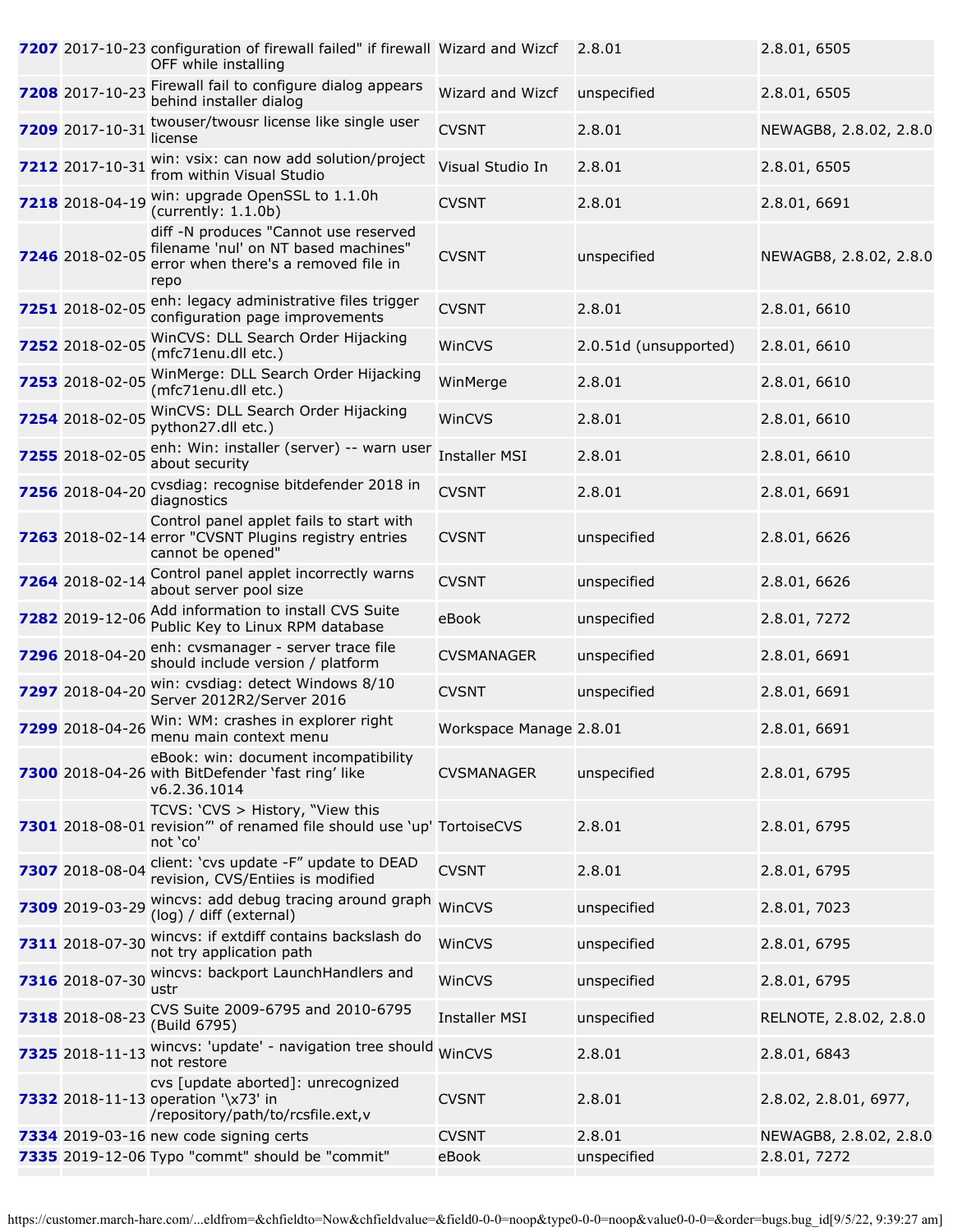| 7339 2019-03-28 | enh: wincvs crash dumps should create<br>event log                                                    | WinCVS               | 2.8.01      | 2.8.01, 7023           |
|-----------------|-------------------------------------------------------------------------------------------------------|----------------------|-------------|------------------------|
| 7340 2019-02-01 | CVS Suite 2009-6977and 2010-<br>6977(Build 6977)                                                      | <b>Installer MSI</b> | 2.8.01      | RELNOTE, 2.8.02, 2.8.0 |
| 7341 2019-03-16 | Installer does not install all components<br>to selected application path                             | <b>Installer MSI</b> | unspecified | 2.8.01, 7023           |
| 7343 2019-03-28 | cvsdiag: latest anti-virus software<br>update                                                         | <b>CVSNT</b>         | 2.8.01      | 2.8.01, 7023           |
| 7344 2019-03-28 | enh: tcvs crash dumps should create<br>event log                                                      | <b>TortoiseCVS</b>   | 2.8.01      | 2.8.01, 7023           |
| 7357 2020-04-23 | win: cvsdiag: list of processes shows **<br>not string **                                             | <b>CVSNT</b>         | 2.8.01      | 2.8.01, 7350           |
| 7366 2020-04-27 | FATAL ERROR: Couldn't agree a client-<br>to-server cipher                                             | <b>CVSNT</b>         | 2.8.01      | 2.8.01, 7272           |
| 7372 2021-05-04 | enh: extnt should support intellij<br>jetbrains cvs plugin                                            | <b>CVSNT</b>         | 2.8.01      | 2.8.01, 7233           |
| 7374 2019-11-28 | enh: client should trace cwd (working<br>directory)                                                   | <b>CVSNT</b>         | 2.8.01      | 2.8.01, 7272           |
| 7378 2020-01-31 | what are the available ssh client<br>ciphers? 'cvs info -c ssh'                                       | <b>CVSNT</b>         | 2.8.01      | 2.8.01, 7272           |
| 7383 2019-11-28 | eBook/eBookTrial contacts section needs<br>update for Germany and Australia                           | eBook                | 2.8.01      | 2.8.01, 7272           |
| 7384 2019-12-06 | eBook: fix typos in install-windows-<br>cvs.pdf and eBook.pdf                                         | eBook                | 2.8.01      | 2.8.01, 7272           |
| 7391 2019-11-28 | wincvs: crash if cvsnt client stops, eg:<br>during annotate, or during ext diff                       | WinCVS               | 2.8.01      | 2.8.01, 7272           |
| 7392 2019-11-28 | wincvs: crash dump window - warning:<br>must contact support                                          | WinCVS               | 2.8.01      | 2.8.01, 7272           |
|                 | 7393 2019-12-13 client: wizard: prices need updating                                                  | <b>CVSNT</b>         | 2.8.01      | 2.8.01, 7272           |
| 7398 2019-12-16 | win: upgrade OpenSSL to 1.1.1d or<br>1.1.0l (currently: 1.1.0h)                                       | <b>CVSNT</b>         | 2.8.01      | 2.8.01, 7272           |
| 7408 Fri 23:45  | update putty / :ssh: client protocol on<br>windows - backport bsecurity fixes since CVSNT<br>0.70     |                      | 2.8.01      | NEWAGB8, 2.8.02, 2.8.0 |
| 7411 2020-02-17 | eBook: long hyphen used where it<br>should be hyphen                                                  | eBook                | 2.8.01      | NEWAGB8, 2.8.02, 2.8.0 |
| 7417 2020-04-23 | linux: server: backport proxy tracing<br>from 2.8.02 to 2.8.01                                        | <b>CVSPROXY</b>      | 2.8.01      | 2.8.01, 7350           |
| 7419 2020-04-27 | enh: win: client: restart client if 'server<br>start' fails                                           | <b>CVSNT</b>         | 2.8.01      | 2.8.01, 7350           |
|                 | win: client: ssh protocol client<br>7420 2020-04-23 crashdumps if server not responding<br>after auth | <b>CVSNT</b>         | 2.8.01      | 2.8.01, 7350           |
| 7421 2020-04-23 | win: anti-virus software strings should<br>be obfuscated                                              | <b>CVSNT</b>         | 2.8.01      | 2.8.01, 7350           |
|                 | 7423 2020-06-12 crash when using putty session                                                        | <b>CVSNT</b>         | 2.8.01      | 2.8.01, 7350           |
| 7425 2020-06-22 | win: install: files in use dialog should<br>not be displayed for trial install                        | <b>Installer MSI</b> | 2.8.01      | 2.8.01, 7480           |
| 7426 2020-04-16 | server: linux: ssh connections to red hat<br>unexpectedly hang (client may crash)                     | <b>CVSPROXY</b>      | 2.8.01      | 2.8.01, 7350           |
| 7427 2020-04-16 | server: linux: after reboot service<br>starts, but no pool processes                                  | <b>CVSMANAGER</b>    | 2.8.01      | 2.8.01, 7350           |
| 7428 2020-04-23 | enh: linux: server: improve reliability of<br>ssh connections (with bidi handshake)                   | <b>CVSPROXY</b>      | 2.8.01      | 2.8.01, 7350           |
| 7430 Fri 14:50  | license fixes for x64 / CVS Suite 2009                                                                | <b>CVSMANAGER</b>    | 2.8.01      | 2.8.01, 7350           |
| 7438 2020-06-22 | enh: client: debug feature to tell client<br>pid/session/trace status                                 | <b>CVSNT</b>         | 2.8.01      | 2.8.01, 7480           |
| 7439 2020-06-07 | enh: server: 'outside root' should cause<br>system log                                                | <b>CVSNT</b>         | 2.8.01      | 2.8.01, 7480           |
|                 | 7440 2020-06-07 enh: client: trace should include errors                                              | <b>CVSNT</b>         | 2.8.01      | 2.8.01, 7480           |
|                 | 7441 2020-06-12 win: :ssh: protocol crashes on password                                               | <b>CVSNT</b>         | 2.8.01      | 2.8.01, 7480           |